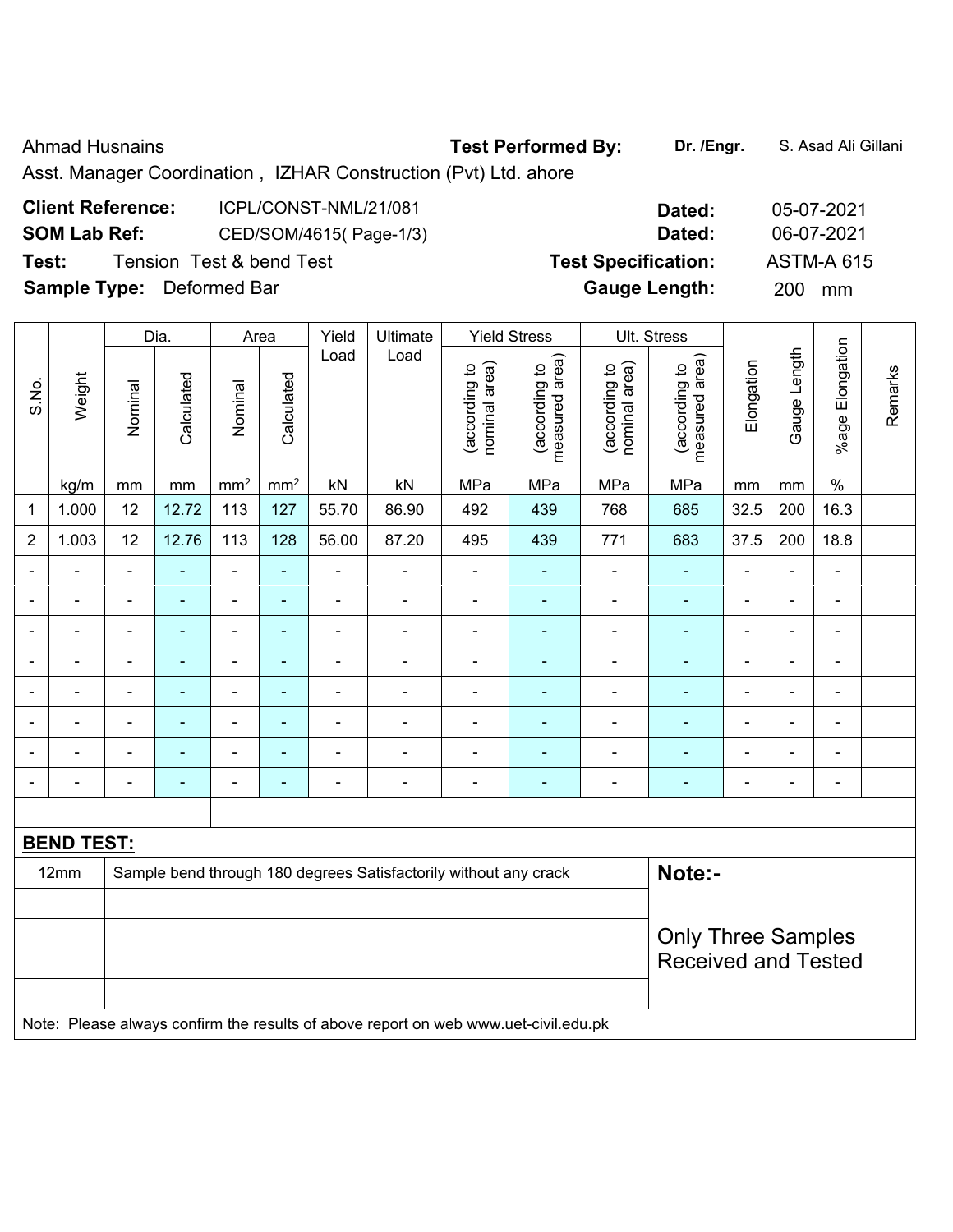### Ahmad Husnains **Test Performed By:** Dr. /Engr. **S. Asad Ali Gillani** Ahmad Husnains

Asst. Manager Coordination , IZHAR Construction (Pvt) Ltd. ahore

| <b>Client Reference:</b>         | ICPL/CONST-NML/21/082    | Dated:                     | 05-07-2021        |
|----------------------------------|--------------------------|----------------------------|-------------------|
| <b>SOM Lab Ref:</b>              | CED/SOM/4615(Page-2/3)   | Dated:                     | 06-07-2021        |
| Test:                            | Tension Test & bend Test | <b>Test Specification:</b> | <b>ASTM-A 615</b> |
| <b>Sample Type:</b> Deformed Bar |                          | <b>Gauge Length:</b>       | <b>200</b><br>mm  |

|                |                   |                          | Dia.                     |                              | Area                     | Yield                                                            | Ultimate                     |                                | <b>Yield Stress</b>             |                                | Ult. Stress                     |                |                |                              |         |
|----------------|-------------------|--------------------------|--------------------------|------------------------------|--------------------------|------------------------------------------------------------------|------------------------------|--------------------------------|---------------------------------|--------------------------------|---------------------------------|----------------|----------------|------------------------------|---------|
| S.No.          | Weight            | Nominal                  | Calculated               | Nominal                      | Calculated               | Load                                                             | Load                         | nominal area)<br>(according to | measured area)<br>(according to | (according to<br>nominal area) | (according to<br>measured area) | Elongation     | Gauge Length   | %age Elongation              | Remarks |
|                | kg/m              | mm                       | mm                       | mm <sup>2</sup>              | mm <sup>2</sup>          | kN                                                               | kN                           | MPa                            | MPa                             | MPa                            | MPa                             | mm             | mm             | $\%$                         |         |
| 1              | 1.508             | 16                       | 15.64                    | 201                          | 192                      | 99.00                                                            | 125.50                       | 492                            | 516                             | 624                            | 654                             | 32.5           | 200            | 16.3                         |         |
| $\overline{2}$ | 1.511             | 16                       | 15.66                    | 201                          | 193                      | 98.20                                                            | 125.50                       | 488                            | 511                             | 624                            | 652                             | 32.5           | 200            | 16.3                         |         |
| ۰              | ÷,                | $\overline{\phantom{a}}$ | ÷,                       | $\overline{\phantom{a}}$     | ÷,                       | $\blacksquare$                                                   | $\overline{a}$               | $\overline{\phantom{a}}$       | ÷                               | $\overline{\phantom{a}}$       | $\blacksquare$                  | $\blacksquare$ | $\blacksquare$ | ÷,                           |         |
|                | $\blacksquare$    |                          |                          | $\qquad \qquad \blacksquare$ | ٠                        | $\blacksquare$                                                   |                              | $\blacksquare$                 |                                 | $\blacksquare$                 | ۰                               |                | $\blacksquare$ | ۰                            |         |
|                | ۰                 | $\blacksquare$           | $\blacksquare$           | ۰                            | $\blacksquare$           | $\blacksquare$                                                   | $\blacksquare$               | $\blacksquare$                 | $\blacksquare$                  | $\blacksquare$                 | ÷,                              | $\blacksquare$ | $\blacksquare$ | $\blacksquare$               |         |
| ۰              | $\blacksquare$    | $\blacksquare$           | ÷,                       | $\qquad \qquad \blacksquare$ | $\blacksquare$           | ä,                                                               | $\blacksquare$               | $\blacksquare$                 | $\blacksquare$                  | $\blacksquare$                 | ۰                               | $\blacksquare$ | ä,             | $\blacksquare$               |         |
|                | $\blacksquare$    | $\blacksquare$           | $\blacksquare$           | $\qquad \qquad \blacksquare$ | $\overline{\phantom{0}}$ | ÷                                                                | $\qquad \qquad \blacksquare$ | $\blacksquare$                 | $\blacksquare$                  | $\blacksquare$                 | ۰                               |                | $\overline{a}$ | ÷,                           |         |
|                |                   |                          | $\blacksquare$           | ۰                            | $\blacksquare$           |                                                                  | $\blacksquare$               | $\blacksquare$                 |                                 |                                | ۰                               |                | $\blacksquare$ | $\blacksquare$               |         |
|                | $\blacksquare$    |                          |                          | $\blacksquare$               |                          |                                                                  |                              |                                |                                 |                                |                                 |                | $\blacksquare$ | ۰                            |         |
| ÷,             | $\blacksquare$    | $\blacksquare$           | $\blacksquare$           | ۰                            | $\blacksquare$           | $\blacksquare$                                                   | $\blacksquare$               | $\blacksquare$                 | ÷                               | $\blacksquare$                 | ä,                              | $\blacksquare$ | $\blacksquare$ | $\qquad \qquad \blacksquare$ |         |
|                |                   |                          |                          |                              |                          |                                                                  |                              |                                |                                 |                                |                                 |                |                |                              |         |
|                | <b>BEND TEST:</b> |                          |                          |                              |                          |                                                                  |                              |                                |                                 |                                |                                 |                |                |                              |         |
|                | 16mm              |                          |                          |                              |                          | Sample bend through 180 degrees Satisfactorily without any crack |                              | Note:-                         |                                 |                                |                                 |                |                |                              |         |
|                |                   |                          |                          |                              |                          |                                                                  |                              |                                |                                 |                                |                                 |                |                |                              |         |
|                |                   |                          |                          |                              |                          |                                                                  |                              |                                |                                 |                                | <b>Only Three Samples</b>       |                |                |                              |         |
|                |                   |                          |                          |                              |                          |                                                                  |                              |                                |                                 |                                | <b>Received and Tested</b>      |                |                |                              |         |
|                |                   |                          |                          |                              |                          |                                                                  |                              |                                |                                 |                                |                                 |                |                |                              |         |
| .              | $\sim$ .          |                          | $\overline{\phantom{a}}$ | $\cdot$ .                    | $\sim$                   | $\sim$ $\sim$                                                    |                              |                                | .                               |                                |                                 |                |                |                              |         |

Note: Please always confirm the results of above report on web www.uet-civil.edu.pk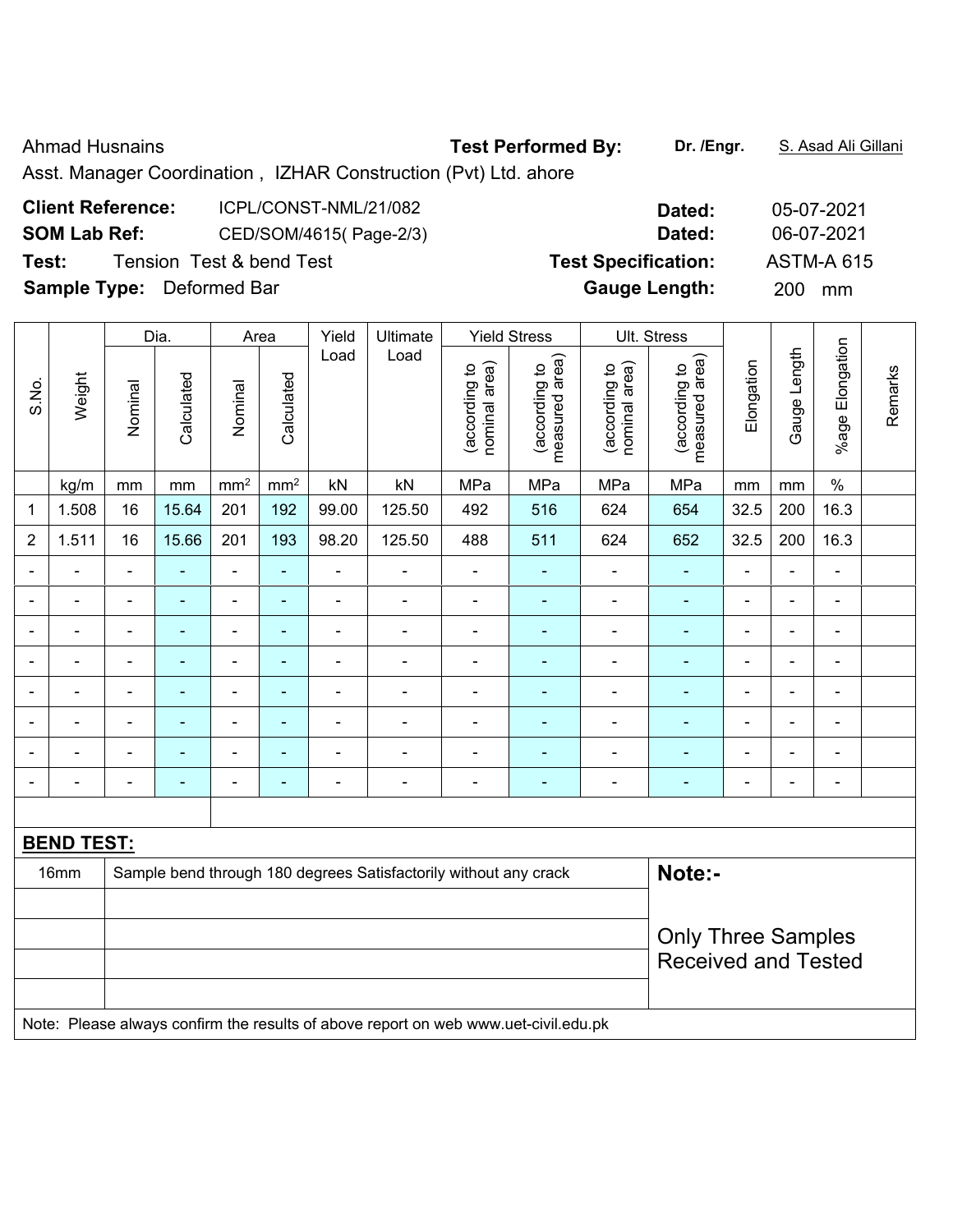Ahmad Husnains **Test Performed By:** Dr. /Engr. **S. Asad Ali Gillani** Ahmad Husnains

Asst. Manager Coordination , IZHAR Construction (Pvt) Ltd. ahore

| <b>Client Reference:</b>         | ICPL/CONST-NML/21/083    | Dated:                     | 05-07-202        |
|----------------------------------|--------------------------|----------------------------|------------------|
| <b>SOM Lab Ref:</b>              | CED/SOM/4615(Page-3/3)   | Dated:                     | 06-07-202        |
| Test:                            | Tension Test & bend Test | <b>Test Specification:</b> | ASTM-A 6         |
| <b>Sample Type:</b> Deformed Bar |                          | <b>Gauge Length:</b>       | <b>200</b><br>mm |

|                |                   |                | Dia.           |                          | Area                         | Yield          | Ultimate                                                         |                                | <b>Yield Stress</b>             |                                | Ult. Stress                     |                |                          |                          |         |
|----------------|-------------------|----------------|----------------|--------------------------|------------------------------|----------------|------------------------------------------------------------------|--------------------------------|---------------------------------|--------------------------------|---------------------------------|----------------|--------------------------|--------------------------|---------|
| S.No.          | Weight            | Nominal        | Calculated     | Nominal                  | Calculated                   | Load           | Load                                                             | nominal area)<br>(according to | (according to<br>measured area) | nominal area)<br>(according to | measured area)<br>(according to | Elongation     | Gauge Length             | Elongation<br>%age       | Remarks |
|                | kg/m              | mm             | $\,mm$         | mm <sup>2</sup>          | $\text{mm}^2$                | kN             | kN                                                               | MPa                            | MPa                             | MPa                            | MPa                             | mm             | mm                       | $\%$                     |         |
| $\mathbf 1$    | 3.864             | 25             | 25.03          | 491                      | 492                          | 263.20         | 328.70                                                           | 536                            | 535                             | 670                            | 669                             | 32.5           | 200                      | 16.3                     |         |
| $\overline{2}$ | 3.834             | 25             | 24.94          | 491                      | 488                          | 265.00         | 333.70                                                           | 540                            | 543                             | 680                            | 684                             | 37.5           | 200                      | 18.8                     |         |
| $\blacksquare$ |                   |                | $\blacksquare$ | ۰                        | ä,                           | $\blacksquare$ |                                                                  | $\blacksquare$                 |                                 | $\blacksquare$                 |                                 | ä,             |                          | ä,                       |         |
| $\blacksquare$ | ÷                 | $\blacksquare$ | $\blacksquare$ | $\blacksquare$           | $\qquad \qquad \blacksquare$ | $\blacksquare$ | $\overline{\phantom{a}}$                                         | $\blacksquare$                 | ٠                               | ÷                              | ÷                               | $\blacksquare$ | $\overline{\phantom{a}}$ | $\blacksquare$           |         |
| ۳              | $\blacksquare$    |                | $\blacksquare$ | $\overline{\phantom{a}}$ | ÷,                           | $\blacksquare$ |                                                                  | ÷                              | ۰                               | $\blacksquare$                 | ÷                               | L,             | $\blacksquare$           | $\overline{\phantom{a}}$ |         |
|                |                   |                | $\blacksquare$ | ÷                        | L,                           | ä,             |                                                                  | $\blacksquare$                 |                                 | $\blacksquare$                 | ÷                               | $\blacksquare$ |                          | Ē,                       |         |
|                | $\overline{a}$    |                | $\blacksquare$ | ÷                        | ÷                            | $\blacksquare$ |                                                                  | $\blacksquare$                 |                                 |                                |                                 | $\blacksquare$ | $\blacksquare$           | $\blacksquare$           |         |
|                |                   |                | $\blacksquare$ | $\overline{\phantom{a}}$ | $\blacksquare$               | $\blacksquare$ |                                                                  |                                | ۰                               |                                | $\blacksquare$                  | ÷              |                          | $\blacksquare$           |         |
|                | ÷                 |                | $\blacksquare$ | $\blacksquare$           | ÷                            | $\blacksquare$ | $\blacksquare$                                                   | ä,                             | ۰                               | $\blacksquare$                 | ÷,                              | ÷              | $\overline{\phantom{a}}$ | $\blacksquare$           |         |
|                |                   |                | $\blacksquare$ | ۰                        | ۰                            | $\blacksquare$ |                                                                  | $\blacksquare$                 | ۰                               | ۰                              | ÷,                              | ä,             |                          | $\blacksquare$           |         |
|                |                   |                |                |                          |                              |                |                                                                  |                                |                                 |                                |                                 |                |                          |                          |         |
|                | <b>BEND TEST:</b> |                |                |                          |                              |                |                                                                  |                                |                                 |                                |                                 |                |                          |                          |         |
|                | 25mm              |                |                |                          |                              |                | Sample bend through 180 degrees Satisfactorily without any crack |                                |                                 |                                | Note:-                          |                |                          |                          |         |
|                |                   |                |                |                          |                              |                |                                                                  |                                |                                 |                                |                                 |                |                          |                          |         |
|                |                   |                |                |                          |                              |                |                                                                  |                                |                                 |                                | <b>Only Three Samples</b>       |                |                          |                          |         |
|                |                   |                |                |                          |                              |                |                                                                  |                                |                                 |                                | <b>Received and Tested</b>      |                |                          |                          |         |
|                |                   |                |                |                          |                              |                |                                                                  |                                |                                 |                                |                                 |                |                          |                          |         |

Note: Please always confirm the results of above report on web www.uet-civil.edu.pk

**Client Reference:** ICPL/CONST-NML/21/083 **Dated:** 05-07-2021 **SOM Lab Ref:** CED/SOM/4615( Page-3/3) **Dated:** 06-07-2021

 **ASTM-A 615**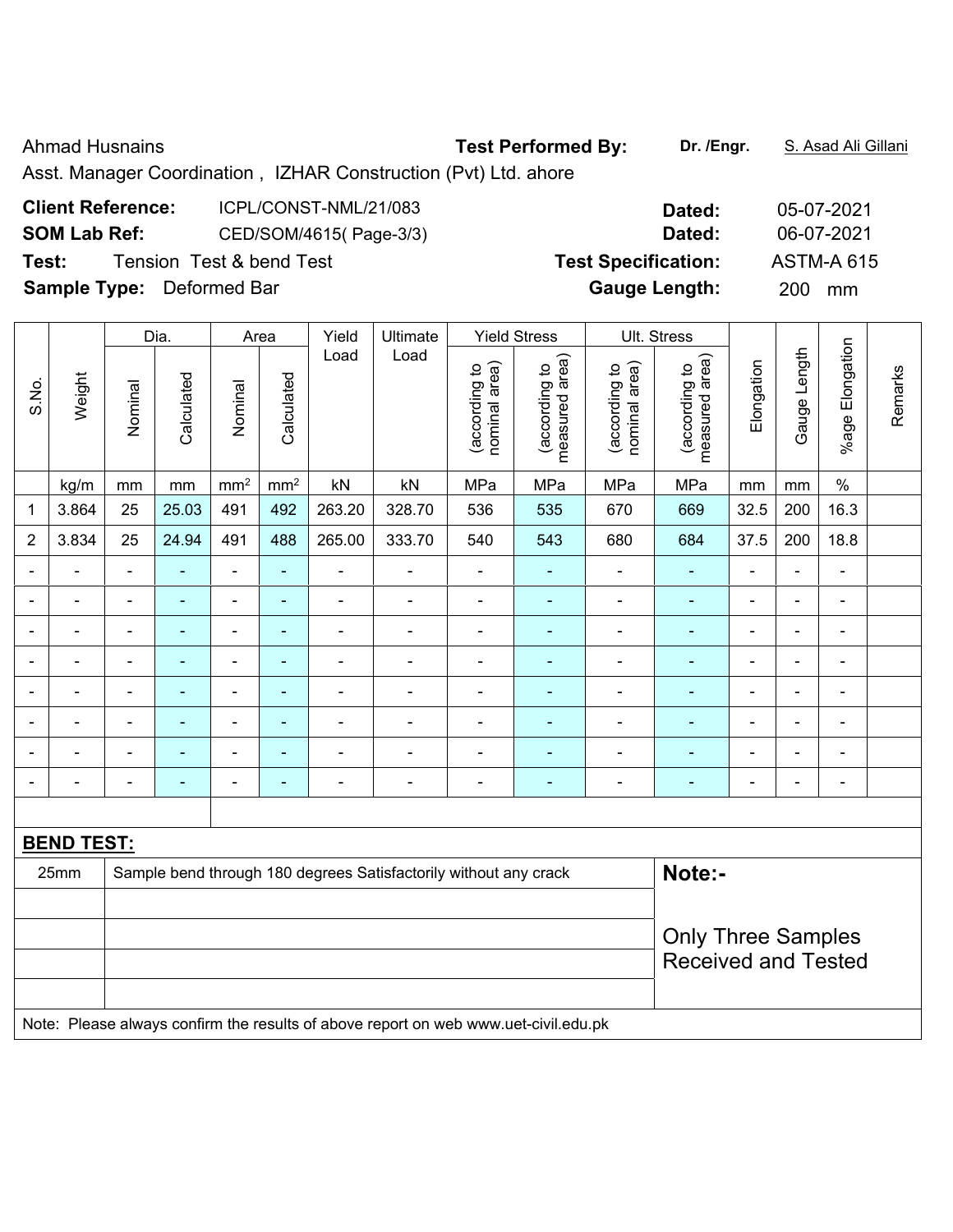# Junaid Manj

J. Manj Construction Company, Lahore

# **Client Reference:**

**Dated:** 

## **Test: Gauge Length:**

| S.No.                                                                               |     |
|-------------------------------------------------------------------------------------|-----|
|                                                                                     | Ib  |
| $\mathbf 1$                                                                         | 1.4 |
| $\overline{2}$                                                                      | 0.6 |
|                                                                                     |     |
|                                                                                     |     |
|                                                                                     |     |
|                                                                                     |     |
| $\overline{\phantom{a}}$                                                            |     |
|                                                                                     |     |
| $\blacksquare$                                                                      |     |
| $\blacksquare$                                                                      |     |
|                                                                                     |     |
| <b>BEND TEST:</b>                                                                   |     |
| #6                                                                                  |     |
| #4                                                                                  |     |
|                                                                                     |     |
|                                                                                     |     |
|                                                                                     |     |
| Note: Please always confirm the results of above report on web www.uet-civil.edu.pk |     |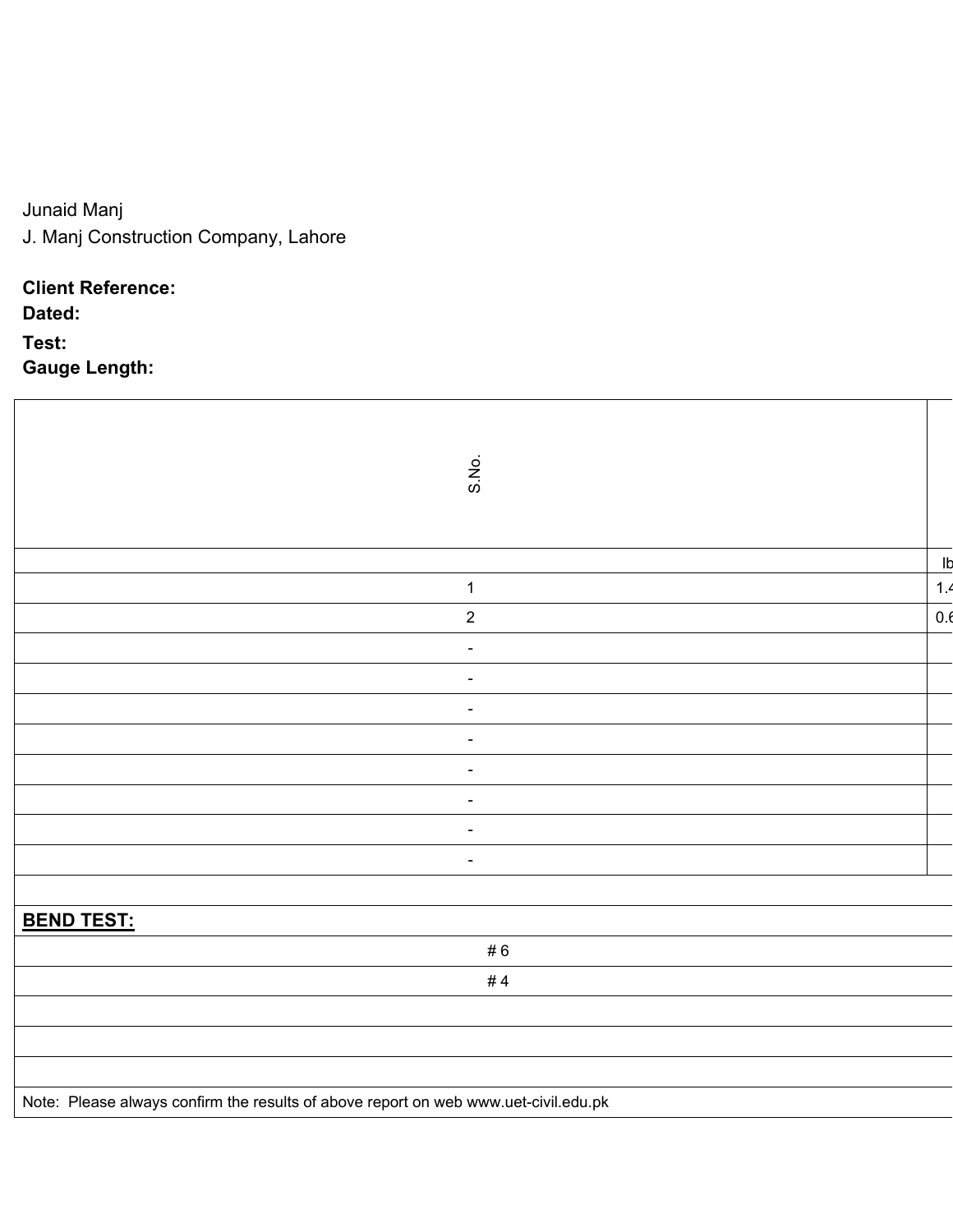Lahore

**Client Reference:** Nil **Dated:** 05-07-2021 **Dated:** 05-07-2021

**Test:** Tension Test & Bend Test **Test Specification:** ASTM-A-615 **Gauge Length:** 8 inch **Sample Type:** Deformed Bar

|                |                   |                                                                  | Dia.           |                 | Area            | Yield          | Ultimate                                                                            |                                | <b>Yield Stress</b>                         | Ult. Stress                    |                                 |                |              |                           |         |
|----------------|-------------------|------------------------------------------------------------------|----------------|-----------------|-----------------|----------------|-------------------------------------------------------------------------------------|--------------------------------|---------------------------------------------|--------------------------------|---------------------------------|----------------|--------------|---------------------------|---------|
| S.No.          | Weight            | Nominal                                                          | Calculated     | Nominal         | Calculated      | Load           | Load                                                                                | nominal area)<br>(according to | (according to<br>measured area)<br>measured | nominal area)<br>(according to | measured area)<br>(according to | Elongation     | Gauge Length | Elongation<br>$%$ age $I$ | Remarks |
|                | Ib/ft             | $\#$                                                             | in             | in <sup>2</sup> | in <sup>2</sup> | Tons           | Tons                                                                                | psi                            | psi                                         | psi                            | psi                             | in             | in           | $\%$                      |         |
| $\mathbf{1}$   | 2.585             | 8                                                                | 0.984          | 0.79            | 0.760           | 22.12          | 31.29                                                                               | 61760                          | 64190                                       | 87370                          | 90820                           | 1.00           | 8.0          | 12.5                      |         |
| $\overline{2}$ | 0.672             | $\overline{4}$                                                   | 0.501          | 0.20            | 0.197           | 7.24           | 9.43                                                                                | 79810                          | 81030                                       | 103980                         | 105560                          | 1.10           | 8.0          | 13.8                      |         |
|                |                   | $\blacksquare$                                                   |                | $\blacksquare$  | L,              |                |                                                                                     |                                |                                             | ä,                             | $\blacksquare$                  | ÷              |              | L,                        |         |
|                |                   | ۰                                                                | $\blacksquare$ | $\blacksquare$  | $\blacksquare$  | $\blacksquare$ | $\blacksquare$                                                                      | $\overline{\phantom{a}}$       | $\blacksquare$                              | ÷                              | $\blacksquare$                  | ÷              | ÷            | $\overline{\phantom{a}}$  |         |
|                |                   | $\frac{1}{2}$                                                    | $\blacksquare$ | $\blacksquare$  | $\frac{1}{2}$   | $\blacksquare$ | $\blacksquare$                                                                      | $\frac{1}{2}$                  | $\blacksquare$                              | ÷                              | $\blacksquare$                  | $\blacksquare$ | ÷,           | $\blacksquare$            |         |
|                |                   | $\frac{1}{2}$                                                    | $\blacksquare$ | $\blacksquare$  | $\blacksquare$  | $\blacksquare$ | $\blacksquare$                                                                      | $\overline{\phantom{a}}$       | $\blacksquare$                              | ÷                              | $\blacksquare$                  | ÷              | ÷,           | $\blacksquare$            |         |
|                |                   | $\blacksquare$                                                   | $\blacksquare$ | $\blacksquare$  | $\blacksquare$  | $\blacksquare$ | ä,                                                                                  | $\blacksquare$                 | $\blacksquare$                              | ÷                              | $\blacksquare$                  | $\blacksquare$ | ä,           | $\blacksquare$            |         |
|                |                   | ÷.                                                               |                | ä,              | ä,              |                | $\blacksquare$                                                                      | $\blacksquare$                 | $\blacksquare$                              | ä,                             | $\blacksquare$                  |                | ä,           | ä,                        |         |
|                |                   |                                                                  |                | $\blacksquare$  |                 |                |                                                                                     | $\blacksquare$                 | $\blacksquare$                              |                                | $\blacksquare$                  |                |              | $\blacksquare$            |         |
|                |                   | $\blacksquare$                                                   |                |                 |                 |                |                                                                                     | $\overline{\phantom{0}}$       | $\blacksquare$                              |                                |                                 |                | ۰            | $\blacksquare$            |         |
|                |                   |                                                                  |                |                 |                 |                |                                                                                     |                                |                                             |                                |                                 |                |              |                           |         |
|                | <b>BEND TEST:</b> |                                                                  |                |                 |                 |                |                                                                                     |                                |                                             |                                |                                 |                |              |                           |         |
|                | # 8               |                                                                  |                |                 |                 |                | Sample bend through 180 degrees Satisfactorily without any crack                    |                                |                                             |                                | Note:-                          |                |              |                           |         |
|                | #4                | Sample bend through 180 degrees Satisfactorily without any crack |                |                 |                 |                |                                                                                     |                                |                                             |                                |                                 |                |              |                           |         |
|                |                   | <b>Only Four Samples</b>                                         |                |                 |                 |                |                                                                                     |                                |                                             |                                |                                 |                |              |                           |         |
|                |                   |                                                                  |                |                 |                 |                |                                                                                     |                                |                                             |                                | <b>Received and Tested</b>      |                |              |                           |         |
|                |                   |                                                                  |                |                 |                 |                |                                                                                     |                                |                                             |                                |                                 |                |              |                           |         |
|                |                   |                                                                  |                |                 |                 |                | Note: Please always confirm the results of above report on web www.uet-civil.edu.pk |                                |                                             |                                |                                 |                |              |                           |         |

M. Aslam **M. Aslam Test Performed By:** Dr. /Engr.

**SOM Lab** 

M Irfan Ul

Hassan

**Ref:** 4608(Page-1/1)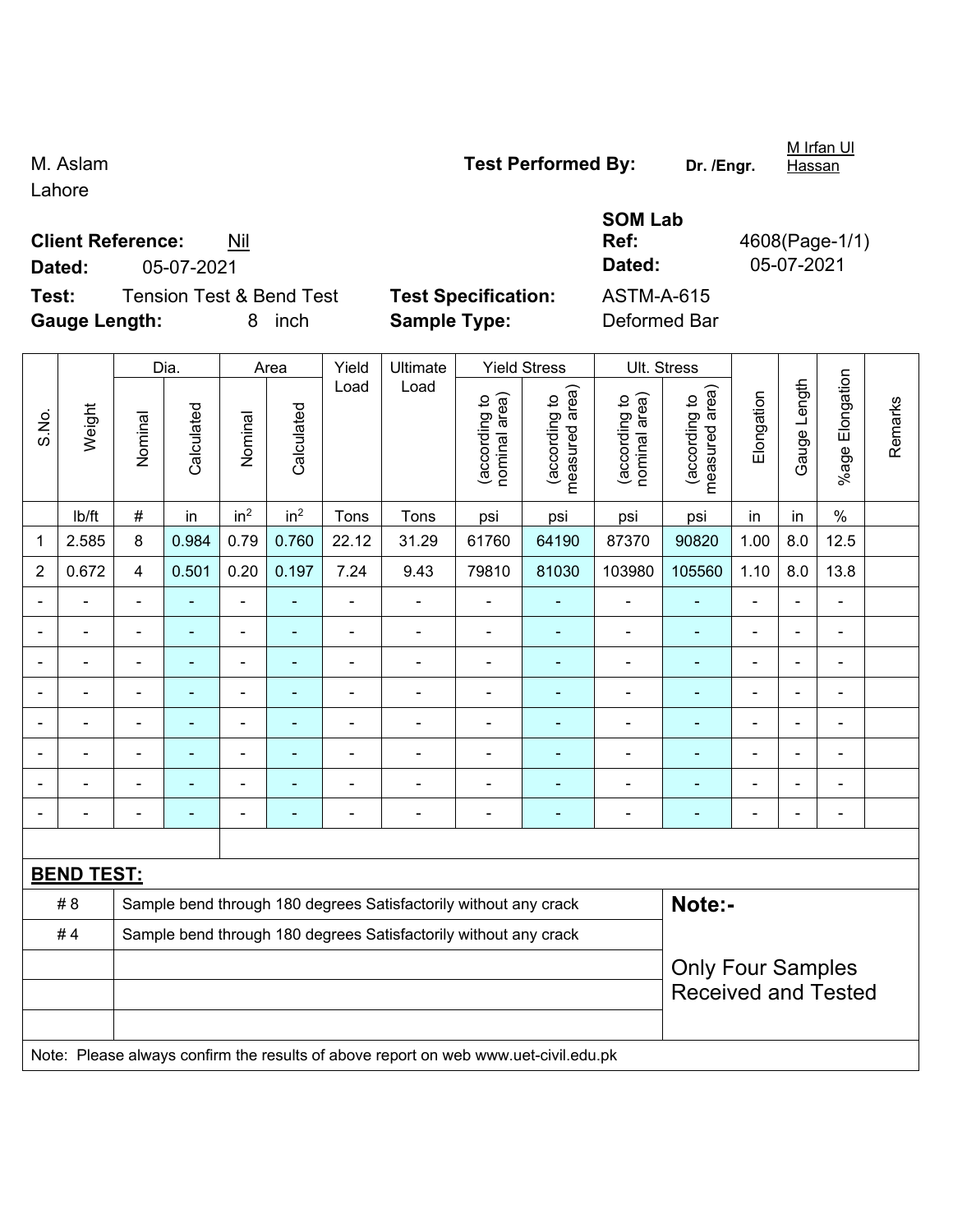J. Manj Construction Company, Lahore

Junaid Manj **Test Performed By:** Dr. /Engr.

**Hassan** 

**Client Reference:** Nil

**Dated:** 06-07-2021 **Dated:** 06-07-2021

**Test:** Tension Test **Test Specification:** ASTM-A-615

Dia. | Area Yield Ultimate Yield Stress Ult. Stress

**Gauge Length:** 8 inch **Sample Type:** Deformed Bar( Kamran Steel)

|                |                   |                | Dia.                   |                 | Area            | Yield                    | Ultimate                                                                            |                                | Yield Stress                    |                                | Ult. Stress                     |                |                |                 |         |
|----------------|-------------------|----------------|------------------------|-----------------|-----------------|--------------------------|-------------------------------------------------------------------------------------|--------------------------------|---------------------------------|--------------------------------|---------------------------------|----------------|----------------|-----------------|---------|
| S.No.          | Weight            | Nominal        | Calculated             | Nominal         | Calculated      | Load                     | Load                                                                                | nominal area)<br>(according to | measured area)<br>(according to | nominal area)<br>(according to | (according to<br>measured area) | Elongation     | Gauge Length   | %age Elongation | Remarks |
|                | Ib/ft             | $\#$           | in                     | in <sup>2</sup> | in <sup>2</sup> | Tons                     | Tons                                                                                | psi                            | psi                             | psi                            | psi                             | in             | in             | $\%$            |         |
| 1              | 2.594             | 8              | 0.985                  | 0.79            | 0.762           | 22.19                    | 31.62                                                                               | 61960                          | 64230                           | 88280                          | 91520                           | 1.20           | 8.0            | 15.0            |         |
| 2              | 1.448             | 6              | 0.736                  | 0.44            | 0.426           | 13.46                    | 18.20                                                                               | 67450                          | 69660                           | 91210                          | 94200                           | 1.30           | 8.0            | 16.3            |         |
| 3              | 0.682             | $\overline{4}$ | 0.505                  | 0.20            | 0.200           | 6.17                     | 8.23                                                                                | 68010                          | 68010                           | 90720                          | 90720                           | 1.10           | 8.0            | 13.8            |         |
|                |                   |                |                        | ä,              |                 | ÷,                       | ä,                                                                                  | $\blacksquare$                 |                                 |                                |                                 | $\blacksquare$ |                | ä,              |         |
|                |                   |                | $\blacksquare$         | $\overline{a}$  |                 | ۰                        | $\blacksquare$                                                                      | $\blacksquare$                 | $\blacksquare$                  | $\overline{\phantom{0}}$       | $\blacksquare$                  | $\blacksquare$ |                | $\blacksquare$  |         |
|                |                   | $\blacksquare$ | $\blacksquare$         | $\blacksquare$  |                 |                          | ä,                                                                                  |                                | $\blacksquare$                  | $\blacksquare$                 | ÷                               | $\blacksquare$ | ä,             | $\blacksquare$  |         |
|                |                   | $\overline{a}$ | ä,                     | $\blacksquare$  |                 | ÷                        | $\blacksquare$                                                                      | $\blacksquare$                 | $\blacksquare$                  | $\blacksquare$                 | ÷                               | $\blacksquare$ | ÷,             | $\blacksquare$  |         |
| $\blacksquare$ |                   | $\blacksquare$ | $\blacksquare$         | $\blacksquare$  | ٠               | $\blacksquare$           | $\overline{\phantom{a}}$                                                            | $\blacksquare$                 | $\blacksquare$                  | $\blacksquare$                 | $\blacksquare$                  | $\blacksquare$ | $\blacksquare$ | ÷,              |         |
|                |                   | $\blacksquare$ | $\blacksquare$         | $\blacksquare$  |                 | $\blacksquare$           | $\blacksquare$                                                                      | $\blacksquare$                 |                                 | ä,                             | $\blacksquare$                  | $\blacksquare$ |                | ÷,              |         |
|                | $\blacksquare$    | $\blacksquare$ | ÷                      | $\blacksquare$  | $\blacksquare$  | $\overline{\phantom{a}}$ | $\blacksquare$                                                                      | $\blacksquare$                 | $\blacksquare$                  | $\blacksquare$                 | ÷,                              | $\blacksquare$ | ÷.             | ÷,              |         |
|                |                   |                |                        |                 |                 |                          |                                                                                     |                                |                                 |                                |                                 |                |                |                 |         |
|                | <b>BEND TEST:</b> |                |                        |                 |                 |                          |                                                                                     |                                |                                 |                                |                                 |                |                |                 |         |
|                | $-$               |                | No Bend test performed |                 |                 |                          |                                                                                     |                                |                                 |                                | Note:-                          |                |                |                 |         |
|                |                   |                |                        |                 |                 |                          |                                                                                     |                                |                                 |                                |                                 |                |                |                 |         |
|                |                   |                |                        |                 |                 |                          |                                                                                     |                                |                                 |                                | <b>Only Three Samples</b>       |                |                |                 |         |
|                |                   |                |                        |                 |                 |                          |                                                                                     |                                |                                 |                                | <b>Received and Tested</b>      |                |                |                 |         |
|                |                   |                |                        |                 |                 |                          |                                                                                     |                                |                                 |                                |                                 |                |                |                 |         |
|                |                   |                |                        |                 |                 |                          | Note: Please always confirm the results of above report on web www.uet-civil.edu.pk |                                |                                 |                                |                                 |                |                |                 |         |
|                |                   |                |                        |                 |                 |                          |                                                                                     |                                |                                 |                                |                                 |                |                |                 |         |

M Irfan Ul

**SOM Lab Ref:** 4618(Page-1/1)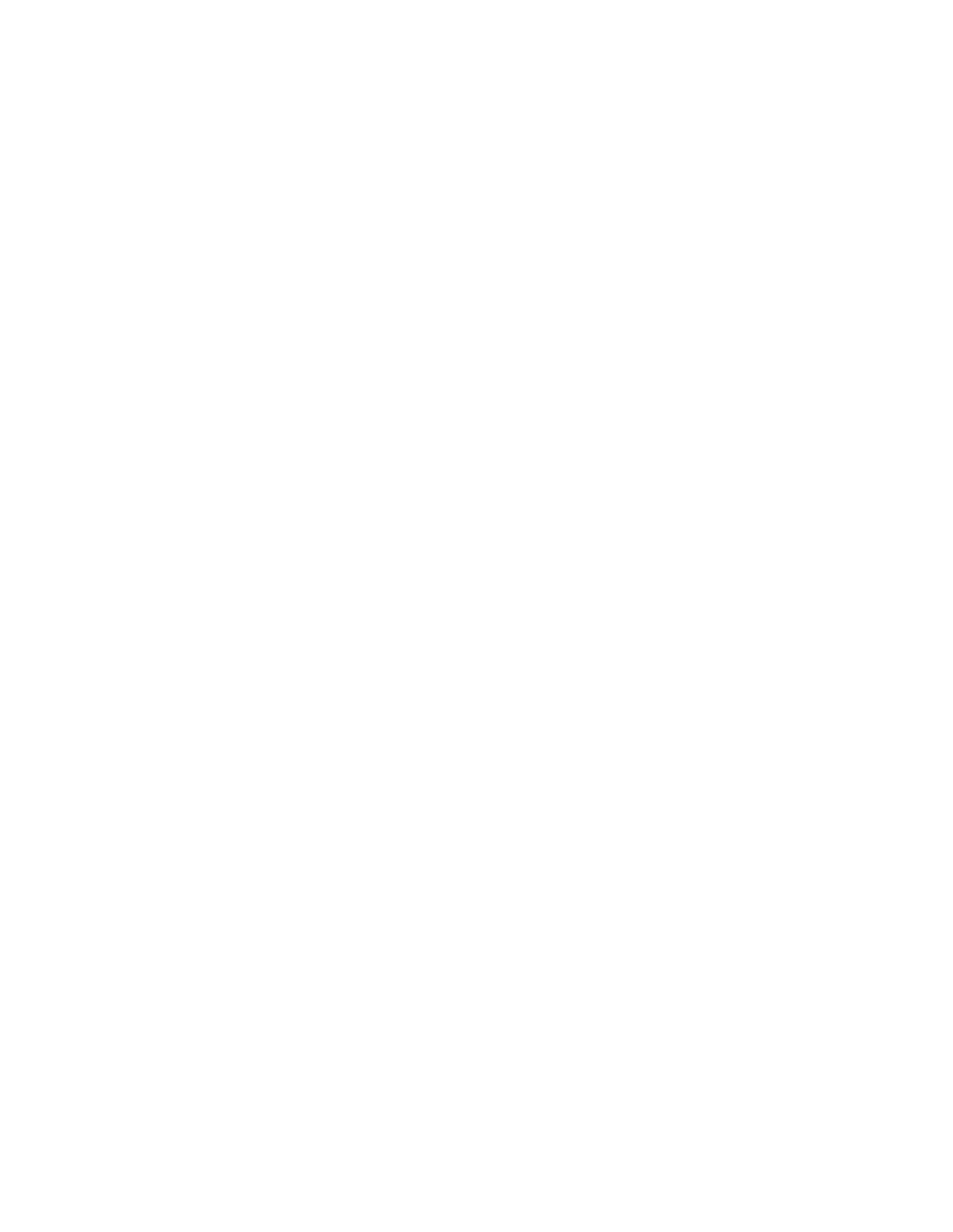**Client Reference:** Nil

Lahore

**Gauge Length:** 8 inch **Sample Type:** Deformed Bar Dia. | Area | Yield | Ultimate | Yield Stress | Ult. Stress %age Elongation %age Elongation Gauge Length Load Load Gauge Length (according to<br>measured area) measured area) measured area) (according to<br>nominal area) (according to<br>nominal area) nominal area) nominal area) (according to<br>measured area) Elongation Elongation (according to (according to (according to (according to Remarks Remarks Weight **Calculated Calculated** Calculated Calculated S.No. Nominal Nominal Nominal Nominal | lb/ft | # | in | in<sup>2</sup> | in<sup>2</sup> | Tons | Tons | psi | psi | psi | psi | in | in | % 1 | 2.594 | 8 | 0.985 | 0.79 | 0.762 | 22.19 | 31.62 | 61960 | 64230 | 88280 | 91520 | 1.20 | 8.0 | 15.0 2 | 1.453 | 6 | 0.737 | 0.44 | 0.427 | 13.46 | 18.20 | 67450 | 69500 | 91210 | 93980 | 1.30 | 8.0 | 16.3 3 | 0.682 | 4 | 0.505 | 0.20 | 0.200 | 6.17 | 8.23 | 68010 | 68010 | 90720 | 90720 | 1.10 | 8.0 | 13.8 - - - - - - - - - - - - - - - - - - - - - - - - - - - - - - - - - - - - - - - - - - - - - - - - - - - - - - - - - - - - - - - - - - - - - - - - - - - - - - - - - - - - - - - - - - - - - - - - - - - - - - - - - **BEND TEST:**  - No Bend test performed **Note:**-Only Three Samples Received and Tested Note: Please always confirm the results of above report on web www.uet-civil.edu.pk

**Dated:** 05-07-2021 **Dated:** 05-07-2021

**Test:** Tension Test **Test Specification:** ASTM-A-615

Adnan Khalil **Adnan Khalil Test Performed By:** Dr. /Engr.

**SOM Lab** 

S. Asad Ali

**Ref:** 4609(Page-1/1)

**Gillani**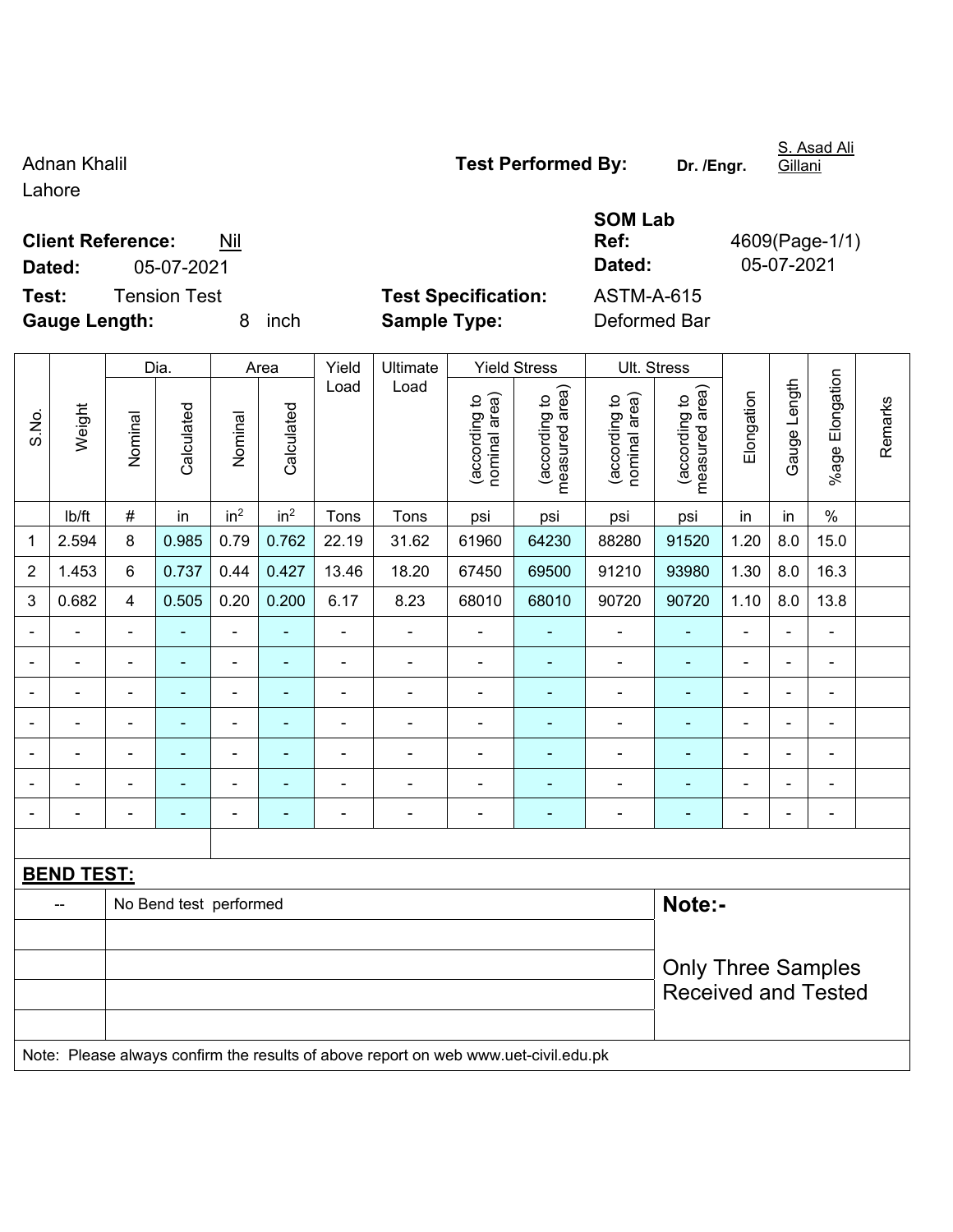Executive Engineer (B & W) **Test Performed By:** Dr. /Engr. UVAS, Lahore

**Client Reference:** E.E 660

**Test:** Tension Test & Bend Test **Test Specification:** ASTM-A-615 **Gauge Length:** 8 inch **Sample Type:** Deformed Bar

|                |                   |                | Dia.           |                 | Area                     | Yield          | Ultimate                                                                            |                                | <b>Yield Stress</b>             | Ult. Stress                    |                                 |                |                |                          |         |
|----------------|-------------------|----------------|----------------|-----------------|--------------------------|----------------|-------------------------------------------------------------------------------------|--------------------------------|---------------------------------|--------------------------------|---------------------------------|----------------|----------------|--------------------------|---------|
| S.No.          | Weight            | Nominal        | Calculated     | Nominal         | Calculated               | Load           | Load                                                                                | nominal area)<br>(according to | (according to<br>measured area) | nominal area)<br>(according to | measured area)<br>(according to | Elongation     | Gauge Length   | %age Elongation          | Remarks |
|                | lb/ft             | $\#$           | in             | in <sup>2</sup> | in <sup>2</sup>          | Tons           | Tons                                                                                | psi                            | psi                             | psi                            | psi                             | in             | in             | $\%$                     |         |
| $\mathbf 1$    | 1.477             | $6\phantom{a}$ | 0.743          | 0.44            | 0.434                    | 13.15          | 18.76                                                                               | 65910                          | 66830                           | 94020                          | 95320                           | 1.00           | 8.0            | 12.5                     |         |
| $\overline{2}$ | 0.671             | $\overline{4}$ | 0.501          | 0.20            | 0.197                    | 6.70           | 9.19                                                                                | 73850                          | 74980                           | 101390                         | 102940                          | 1.20           | 8.0            | 15.0                     |         |
|                |                   | ä,             | ٠              | ÷,              | ä,                       | $\blacksquare$ | $\overline{\phantom{a}}$                                                            | $\blacksquare$                 | ä,                              | $\blacksquare$                 | $\blacksquare$                  | $\blacksquare$ | L,             | $\overline{\phantom{a}}$ |         |
|                |                   | $\blacksquare$ | $\blacksquare$ | ä,              | $\blacksquare$           | $\blacksquare$ | $\blacksquare$                                                                      | $\blacksquare$                 | ÷                               | $\blacksquare$                 | $\blacksquare$                  | $\blacksquare$ | ä,             | $\blacksquare$           |         |
|                |                   |                | $\blacksquare$ | $\blacksquare$  | $\overline{\phantom{a}}$ | $\blacksquare$ | $\blacksquare$                                                                      | $\blacksquare$                 | $\blacksquare$                  | $\blacksquare$                 | $\blacksquare$                  | $\blacksquare$ |                | $\blacksquare$           |         |
|                |                   | $\blacksquare$ |                |                 |                          |                | $\blacksquare$                                                                      | $\overline{\phantom{a}}$       | ÷                               | $\blacksquare$                 | $\blacksquare$                  | $\blacksquare$ | ÷              | $\blacksquare$           |         |
|                |                   | $\blacksquare$ | $\blacksquare$ | ۰               |                          | $\blacksquare$ | $\blacksquare$                                                                      | $\overline{\phantom{a}}$       | ٠                               | $\blacksquare$                 | $\blacksquare$                  | $\blacksquare$ | $\blacksquare$ | $\blacksquare$           |         |
|                |                   | $\blacksquare$ | ÷              | ÷               | ÷                        | $\blacksquare$ | ÷                                                                                   | ÷,                             | ÷                               | ÷                              | ٠                               | $\blacksquare$ | ÷              | $\blacksquare$           |         |
|                |                   | $\blacksquare$ |                | $\blacksquare$  | $\blacksquare$           | $\blacksquare$ | $\blacksquare$                                                                      | $\overline{\phantom{0}}$       | ۰                               | $\blacksquare$                 | $\blacksquare$                  | $\blacksquare$ | Ē,             | $\blacksquare$           |         |
|                |                   | $\blacksquare$ | ÷              | $\blacksquare$  | ä,                       | $\blacksquare$ | $\blacksquare$                                                                      | ä,                             | ÷                               | $\blacksquare$                 | $\blacksquare$                  | ä,             |                | ä,                       |         |
|                |                   |                |                |                 |                          |                |                                                                                     |                                |                                 |                                |                                 |                |                |                          |         |
|                | <b>BEND TEST:</b> |                |                |                 |                          |                |                                                                                     |                                |                                 |                                |                                 |                |                |                          |         |
|                | #6                |                |                |                 |                          |                | Sample bend through 180 degrees Satisfactorily without any crack                    |                                |                                 |                                | Note:-                          |                |                |                          |         |
|                | #4                |                |                |                 |                          |                | Sample bend through 180 degrees Satisfactorily without any crack                    |                                |                                 |                                |                                 |                |                |                          |         |
|                |                   |                |                |                 |                          |                |                                                                                     |                                |                                 |                                | <b>Only Four Samples</b>        |                |                |                          |         |
|                |                   |                |                |                 |                          |                |                                                                                     |                                |                                 |                                | <b>Received and Tested</b>      |                |                |                          |         |
|                |                   |                |                |                 |                          |                | Note: Please always confirm the results of above report on web www.uet-civil.edu.pk |                                |                                 |                                |                                 |                |                |                          |         |

**SOM Lab Ref:** 4610 (Page-1/1) **Dated:** 05-07-2021 **Dated:** 05-07-2021

M. Irfan Ul

**Hassan**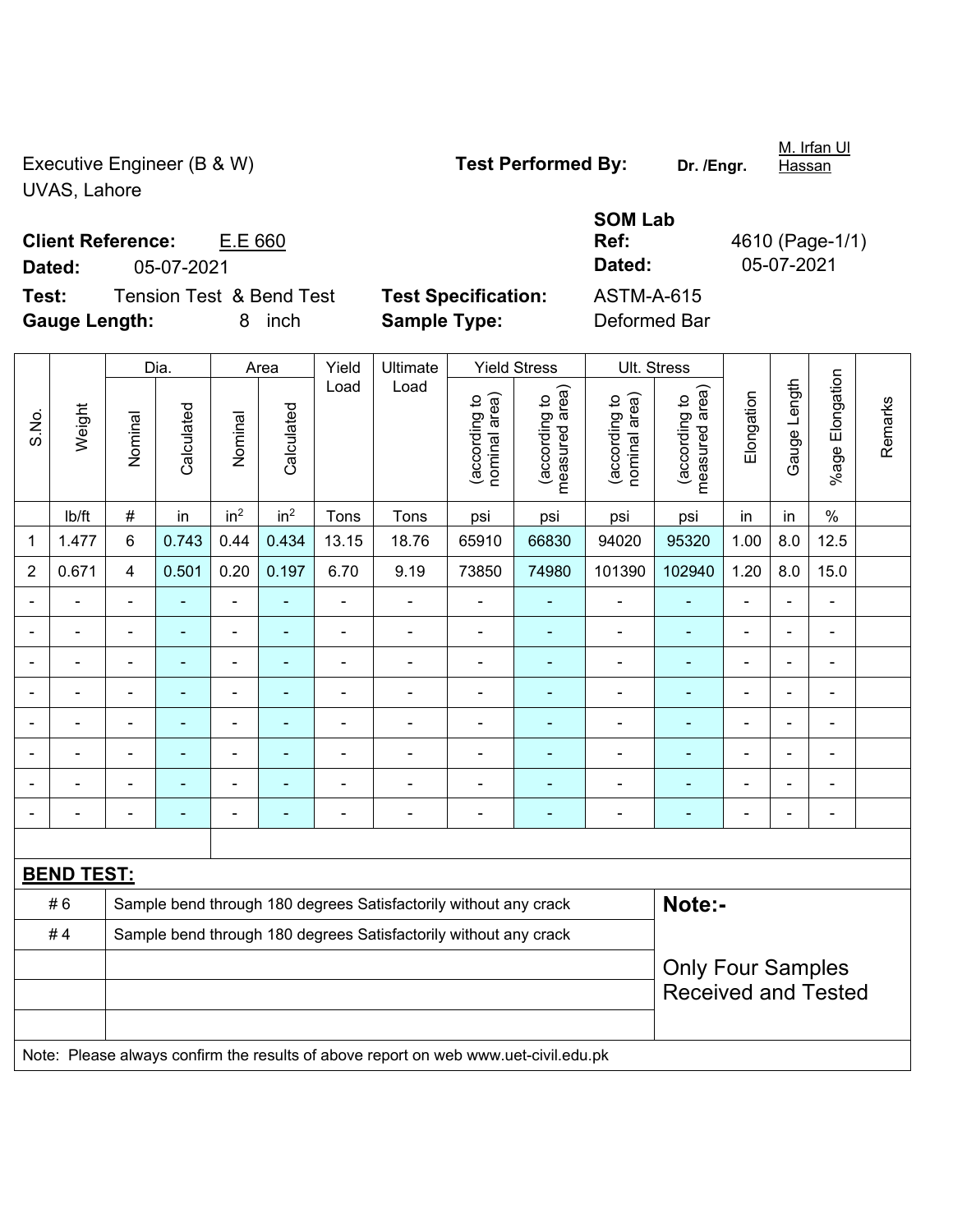M. Saleem Construction Company **Test Performed By:** Dr. /Engr.

Engineers & Contractors, Lahore Road Sheikhupura

**SOM Lab Ref:** 4611(Page-1/1) **Dated:** 05-07-2021 **Dated:** 05-07-2021

| <b>Client Reference:</b> |  |  | Steel Test (N.T.N. 2872696 - 7) |  |
|--------------------------|--|--|---------------------------------|--|
|                          |  |  |                                 |  |

**Test:** Tension Test & bend Test **Test Specification:** ASTM-A-615 **Gauge Length:** 8 inch **Sample Type:** Deformed Bar

|                |                   |                          | Dia.                                                             |                 | Area            | Yield                    | Ultimate       |                                | <b>Yield Stress</b>             |                                | Ult. Stress                     |                |                |                          |         |
|----------------|-------------------|--------------------------|------------------------------------------------------------------|-----------------|-----------------|--------------------------|----------------|--------------------------------|---------------------------------|--------------------------------|---------------------------------|----------------|----------------|--------------------------|---------|
| S.No.          | Weight            | Nominal                  | Calculated                                                       | Nominal         | Calculated      | Load                     | Load           | nominal area)<br>(according to | (according to<br>measured area) | nominal area)<br>(according to | (according to<br>measured area) | Elongation     | Gauge Length   | %age Elongation          | Remarks |
|                | lb/ft             | $\#$                     | in                                                               | in <sup>2</sup> | in <sup>2</sup> | Tons                     | Tons           | psi                            | psi                             | psi                            | psi                             | in             | in             | $\%$                     |         |
| 1              | 0.663             | $\overline{4}$           | 0.498                                                            | 0.20            | 0.195           | 6.88                     | 8.94           | 75880                          | 77820                           | 98580                          | 101110                          | 1.20           | 8.0            | 15.0                     |         |
| $\blacksquare$ |                   | $\blacksquare$           | $\blacksquare$                                                   | $\blacksquare$  | $\blacksquare$  | $\blacksquare$           | ä,             | $\blacksquare$                 | $\blacksquare$                  | $\blacksquare$                 | $\blacksquare$                  | $\blacksquare$ |                | $\blacksquare$           |         |
| $\blacksquare$ | $\blacksquare$    | $\blacksquare$           | $\blacksquare$                                                   | $\blacksquare$  | ۰               | $\blacksquare$           | ä,             | $\blacksquare$                 | $\blacksquare$                  | $\blacksquare$                 | $\blacksquare$                  | $\blacksquare$ |                | $\blacksquare$           |         |
|                |                   | $\blacksquare$           | $\overline{\phantom{0}}$                                         |                 | ۰               | $\blacksquare$           |                | $\blacksquare$                 |                                 | $\blacksquare$                 |                                 | ۳              |                | $\blacksquare$           |         |
| $\blacksquare$ |                   | $\blacksquare$           | ÷,                                                               | ä,              | ۰               | $\blacksquare$           | $\blacksquare$ | $\blacksquare$                 | $\blacksquare$                  | $\blacksquare$                 |                                 | $\blacksquare$ | $\blacksquare$ | $\blacksquare$           |         |
| $\overline{a}$ |                   | $\blacksquare$           | $\blacksquare$                                                   | ÷               | $\blacksquare$  | $\blacksquare$           | $\overline{a}$ | $\overline{\phantom{a}}$       | $\blacksquare$                  | $\blacksquare$                 | $\blacksquare$                  | $\blacksquare$ |                | $\overline{\phantom{a}}$ |         |
|                |                   | $\blacksquare$           | ÷                                                                | Ē,              | ÷,              | $\blacksquare$           |                | $\blacksquare$                 | ۰                               | $\blacksquare$                 | $\blacksquare$                  | $\blacksquare$ |                | $\blacksquare$           |         |
|                |                   |                          | $\blacksquare$                                                   |                 | $\blacksquare$  |                          |                | $\blacksquare$                 |                                 | $\blacksquare$                 |                                 | $\overline{a}$ |                | $\blacksquare$           |         |
| $\blacksquare$ |                   | $\blacksquare$           | $\blacksquare$                                                   | $\blacksquare$  | $\blacksquare$  | $\blacksquare$           | $\blacksquare$ | $\blacksquare$                 | $\blacksquare$                  | $\overline{\phantom{0}}$       | $\blacksquare$                  | $\blacksquare$ |                | $\blacksquare$           |         |
| $\blacksquare$ |                   | $\overline{\phantom{a}}$ | $\blacksquare$                                                   | ٠               | $\blacksquare$  | $\overline{\phantom{a}}$ | $\overline{a}$ | $\overline{\phantom{a}}$       | $\overline{\phantom{0}}$        | ÷                              | $\blacksquare$                  | $\blacksquare$ |                | $\blacksquare$           |         |
|                |                   |                          |                                                                  |                 |                 |                          |                |                                |                                 |                                |                                 |                |                |                          |         |
|                | <b>BEND TEST:</b> |                          |                                                                  |                 |                 |                          |                |                                |                                 |                                |                                 |                |                |                          |         |
|                | #4                |                          | Sample bend through 180 degrees Satisfactorily without any crack |                 |                 |                          | Note:-         |                                |                                 |                                |                                 |                |                |                          |         |
|                |                   |                          |                                                                  |                 |                 |                          |                |                                |                                 |                                |                                 |                |                |                          |         |
|                |                   |                          |                                                                  |                 |                 |                          |                |                                |                                 |                                | <b>Only Two Samples</b>         |                |                |                          |         |
|                |                   |                          |                                                                  |                 |                 |                          |                |                                |                                 |                                | <b>Received and Tested</b>      |                |                |                          |         |
|                |                   |                          |                                                                  |                 |                 |                          |                |                                |                                 |                                |                                 |                |                |                          |         |

S. Asad Ali **Gillani**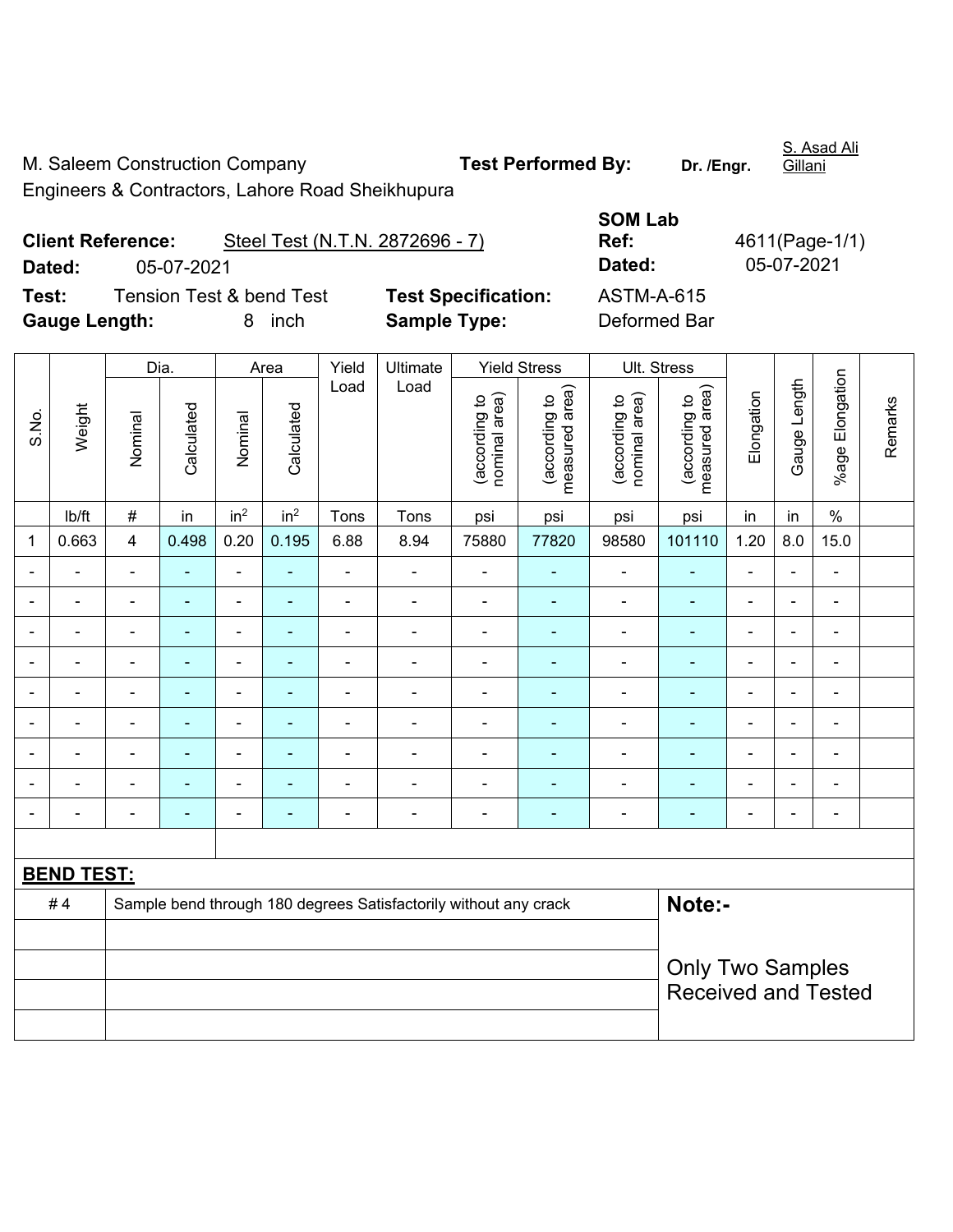Maj Tanveer Ahmad (R) **Test Performed By:** Dr. /Engr. Resident Engineer-2, ACES Sector -V, - DHA, Multan

**Client Reference:** ACES/DHAM/DEV/SEC-V/547

| Test:<br><b>Tension Test &amp; Bend Test</b><br><b>Gauge Length:</b><br>8<br>inch |                                      |         |                    |                 | <b>Sample Type:</b> | <b>Test Specification:</b> |                                                                                                                                     | <b>ASTM-A-615</b><br>Deformed Bar |       |                                                                                                          |        |            |                |                       |  |
|-----------------------------------------------------------------------------------|--------------------------------------|---------|--------------------|-----------------|---------------------|----------------------------|-------------------------------------------------------------------------------------------------------------------------------------|-----------------------------------|-------|----------------------------------------------------------------------------------------------------------|--------|------------|----------------|-----------------------|--|
| S.No.                                                                             | Weight                               | Nominal | Dia.<br>Calculated | Nominal         | Area<br>Calculated  | Yield<br>Load              | Ultimate<br><b>Yield Stress</b><br>Load<br>rea)<br>area)<br><u>م</u><br>ೆ<br>(according<br>(according<br>ত্ত<br>measured<br>nominal |                                   |       | Ult. Stress<br>area)<br>area)<br>$\overline{5}$<br>٥,<br>(according<br>(according<br>measured<br>nominal |        | Elongation | ength<br>Gauge | Elongation<br>$%$ age |  |
|                                                                                   | lb/ft                                | #       | in                 | in <sup>2</sup> | in <sup>2</sup>     | <b>Tons</b>                | Tons                                                                                                                                | psi                               | psi   | psi                                                                                                      | psi    | in         | in             | %                     |  |
| 1                                                                                 | 2.692                                | 8       | 1.004              | 0.79            | 0.791               | 28.85                      | 36.14                                                                                                                               | 80540                             | 80440 | 100880                                                                                                   | 100760 | 1.50       | 8.0            | 18.8                  |  |
| $\overline{2}$                                                                    | 8<br>0.79<br>0.784<br>2.668<br>0.999 |         | 25.89              | 34.12           | 72290               | 72840                      | 95250                                                                                                                               | 95980                             | 1.40  | 8.0                                                                                                      | 17.5   |            |                |                       |  |

3 | 1.528 | 6 | 0.756 | 0.44 | 0.449 | 14.88 | 19.44 | 74600 | 73110 | 97440 | 95490 | 1.40 | 8.0 | 17.5 4 | 1.512 | 6 | 0.752 | 0.44 | 0.444 | 15.26 | 19.72 | 76490 | 75800 | 98870 | 97980 | 1.50 | 8.0 | 18.8 - - - - - - - - - - - - - - - - - - - - - - - - - - - - - - - - - - - - - - - - - - - - -

|                                                                                     |  |  | $\blacksquare$ |  |  |                                                                  |  |  | $\equiv$ |                            |  |  |  |  |
|-------------------------------------------------------------------------------------|--|--|----------------|--|--|------------------------------------------------------------------|--|--|----------|----------------------------|--|--|--|--|
|                                                                                     |  |  | -              |  |  |                                                                  |  |  |          |                            |  |  |  |  |
|                                                                                     |  |  |                |  |  |                                                                  |  |  |          |                            |  |  |  |  |
| <b>BEND TEST:</b>                                                                   |  |  |                |  |  |                                                                  |  |  |          |                            |  |  |  |  |
| Note:-<br># 8<br>Sample bend through 180 degrees Satisfactorily without any crack   |  |  |                |  |  |                                                                  |  |  |          |                            |  |  |  |  |
| #6                                                                                  |  |  |                |  |  | Sample bend through 180 degrees Satisfactorily without any crack |  |  |          |                            |  |  |  |  |
|                                                                                     |  |  |                |  |  |                                                                  |  |  |          | <b>Only Six Samples</b>    |  |  |  |  |
|                                                                                     |  |  |                |  |  |                                                                  |  |  |          | <b>Received and Tested</b> |  |  |  |  |
|                                                                                     |  |  |                |  |  |                                                                  |  |  |          |                            |  |  |  |  |
| Note: Please always confirm the results of above report on web www.uet-civil.edu.pk |  |  |                |  |  |                                                                  |  |  |          |                            |  |  |  |  |

**SOM Lab Ref:** 4612(Page-1/2) **Dated:** 26-06-2021 **Dated:** 05-07-2020

S. Asad Ali Gillani

Remarks

Remarks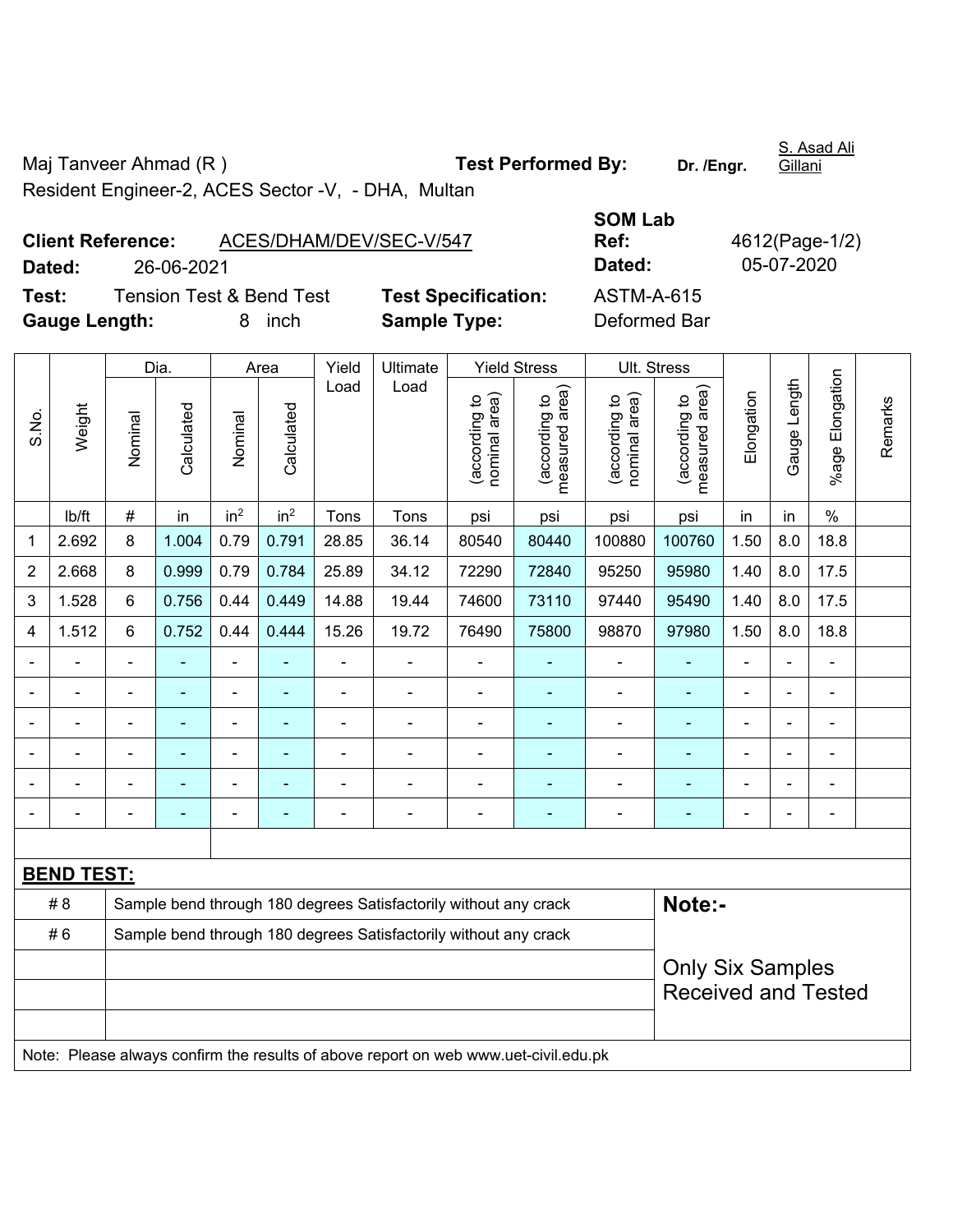S. Asad Ali

Resident Engineer **Test Performed By:** Dr. /Engr.

**Gillani** 

NESPAK, Const. of Underpass at Ghulan Davi Hospital anf Additional Lines on Lahore Bridge

|               | <b>Client Reference:</b> | GD/103/RE/05/09                     |                            | Ref:              | 4613(Page-1/1)                |
|---------------|--------------------------|-------------------------------------|----------------------------|-------------------|-------------------------------|
| Dated:        | 05-07-2021               |                                     |                            | Dated:            | 05-07-2021                    |
| Test:         |                          | <b>Tension Test &amp; Bend Test</b> | <b>Test Specification:</b> | <b>ASTM-A-615</b> |                               |
| Gauge Length: |                          | inch                                | <b>Sample Type:</b>        |                   | Deformed Bar (Batala Premium) |

**SOM Lab Ref:** 4613(Page-1/1) **Dated:** 05-07-2021 **Dated:** 05-07-2021

|                |                   | Dia.                                                                                |                                                                  |                 | Area                                                  | Yield | Ultimate                                                         |                                | <b>Yield Stress</b>             |                                | Ult. Stress                     |                |                |                 |         |
|----------------|-------------------|-------------------------------------------------------------------------------------|------------------------------------------------------------------|-----------------|-------------------------------------------------------|-------|------------------------------------------------------------------|--------------------------------|---------------------------------|--------------------------------|---------------------------------|----------------|----------------|-----------------|---------|
| S.No.          | Weight            | Nominal                                                                             | Calculated                                                       | Nominal         | Calculated                                            | Load  | Load                                                             | nominal area)<br>(according to | (according to<br>measured area) | (according to<br>nominal area) | (according to<br>measured area) | Elongation     | Gauge Length   | %age Elongation | Remarks |
|                | lb/ft             | #                                                                                   | in                                                               | in <sup>2</sup> | in <sup>2</sup>                                       | Tons  | Tons                                                             | psi                            | psi                             | psi                            | psi                             | in             | in             | $\%$            |         |
| 1              | 1.508             | $6\phantom{1}$                                                                      | 0.751                                                            | 0.44            | 0.443                                                 | 14.68 | 19.06                                                            | 73580                          | 73080                           | 95550                          | 94900                           | 1.40           | 8.0            | 17.5            |         |
| $\overline{2}$ | 1.513             | 6                                                                                   | 0.753                                                            | 0.44            | 0.445                                                 | 14.34 | 18.73                                                            | 71890                          | 71090                           | 93860                          | 92810                           | 1.30           | 8.0            | 16.3            |         |
| 3              | 0.673             | 4                                                                                   | 0.502                                                            | 0.20            | 0.198                                                 | 6.01  | 8.51                                                             | 66320                          | 66990                           | 93860                          | 94810                           | 1.10           | 8.0            | 13.8            |         |
| 4              | 0.672             | 4                                                                                   | 0.501                                                            | 0.20            | 0.197                                                 | 6.01  | 8.53                                                             | 66320                          | 67330                           | 94090                          | 95520                           | 1.10           | 8.0            | 13.8            |         |
|                | ÷.                | $\blacksquare$                                                                      | L,                                                               | ÷,              |                                                       | ä,    | ä,                                                               | L,                             | $\blacksquare$                  | $\blacksquare$                 | $\blacksquare$                  | ä,             | $\blacksquare$ | ä,              |         |
|                | ÷.                | $\blacksquare$                                                                      | L,                                                               | ä,              |                                                       | ä,    | $\blacksquare$                                                   | ä,                             | ÷,                              | $\blacksquare$                 | $\blacksquare$                  |                | $\blacksquare$ | ä,              |         |
|                |                   |                                                                                     |                                                                  |                 |                                                       |       |                                                                  |                                | $\blacksquare$                  | $\blacksquare$                 | $\blacksquare$                  |                |                |                 |         |
|                |                   |                                                                                     |                                                                  | ۰               |                                                       |       |                                                                  |                                |                                 | -                              |                                 |                | $\blacksquare$ |                 |         |
|                | ÷                 |                                                                                     | ÷,                                                               | $\blacksquare$  |                                                       |       | $\blacksquare$                                                   | ä,                             |                                 | ä,                             | Ē,                              | $\blacksquare$ | ÷.             | $\blacksquare$  |         |
|                |                   | $\blacksquare$                                                                      | ۰                                                                | ÷               | $\overline{\phantom{0}}$                              |       | $\overline{\phantom{a}}$                                         | $\blacksquare$                 | $\blacksquare$                  | ÷                              | $\blacksquare$                  | ä,             | ÷,             | ÷,              |         |
|                |                   |                                                                                     |                                                                  |                 |                                                       |       |                                                                  |                                |                                 |                                |                                 |                |                |                 |         |
|                | <b>BEND TEST:</b> |                                                                                     |                                                                  |                 |                                                       |       |                                                                  |                                |                                 |                                |                                 |                |                |                 |         |
|                | #6                |                                                                                     |                                                                  |                 |                                                       |       | Sample bend through 180 degrees Satisfactorily without any crack |                                |                                 |                                | Note:-                          |                |                |                 |         |
|                | #4                |                                                                                     | Sample bend through 180 degrees Satisfactorily without any crack |                 |                                                       |       |                                                                  |                                |                                 |                                |                                 |                |                |                 |         |
|                |                   |                                                                                     |                                                                  |                 | <b>Only Six Samples</b><br><b>Received and Tested</b> |       |                                                                  |                                |                                 |                                |                                 |                |                |                 |         |
|                |                   |                                                                                     |                                                                  |                 |                                                       |       |                                                                  |                                |                                 |                                |                                 |                |                |                 |         |
|                |                   | Note: Please always confirm the results of above report on web www.uet-civil.edu.pk |                                                                  |                 |                                                       |       |                                                                  |                                |                                 |                                |                                 |                |                |                 |         |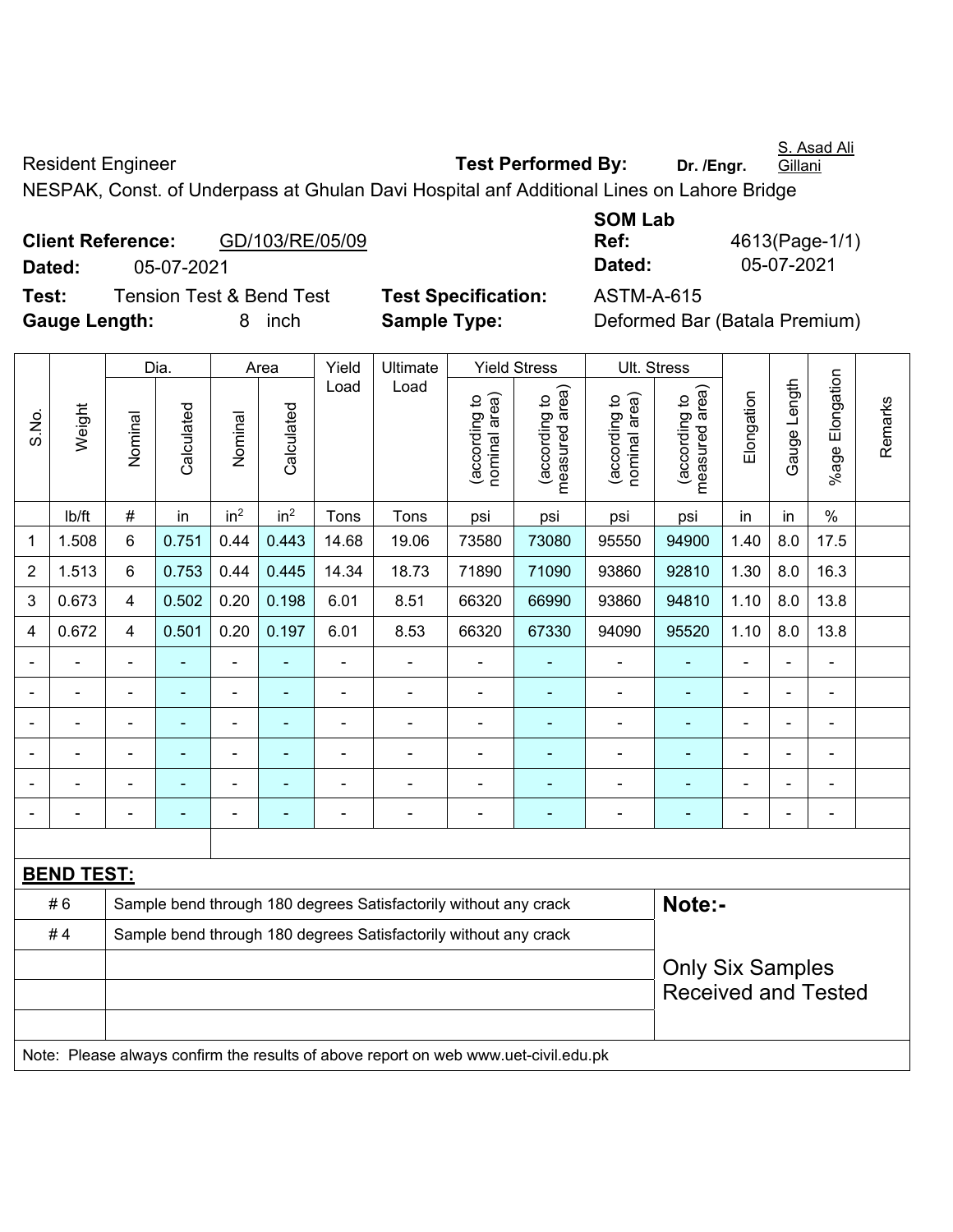Sub Divisional Officer **Test Performed By:** Dr. /Engr. Lahore Canal Sub Division, Lahore

S. Asad Ali Gillani

**Client Reference:** 338/28-W **Dated:** 17-03-2021 **Dated:** 06-07-2021 **Test:** Tension Test & Bend Test **Test Specification:** ASTM-A-615

| <b>SOM Lab</b> |                |
|----------------|----------------|
| Ref:           | 4616(Page-1/2) |
| Dated:         | 06-07-2021     |

**Gauge Length:** 8 inch **Sample Type:** Deformed Bar(Kamran Steel)

|       |                   |                         | Dia.                                                             |                 | Area            | Yield          | Ultimate                                                                            |                                | <b>Yield Stress</b>             |                                | Ult. Stress                     |                |                |                          |         |
|-------|-------------------|-------------------------|------------------------------------------------------------------|-----------------|-----------------|----------------|-------------------------------------------------------------------------------------|--------------------------------|---------------------------------|--------------------------------|---------------------------------|----------------|----------------|--------------------------|---------|
| S.No. | Weight            | Nominal                 | Calculated                                                       | Nominal         | Calculated      | Load           | Load                                                                                | (according to<br>nominal area) | (according to<br>measured area) | nominal area)<br>(according to | measured area)<br>(according to | Elongation     | Gauge Length   | %age Elongation          | Remarks |
|       | lb/ft             | $\#$                    | in                                                               | in <sup>2</sup> | in <sup>2</sup> | Tons           | Tons                                                                                | psi                            | psi                             | psi                            | psi                             | in             | in             | $\%$                     |         |
| 1     | 1.500             | $6\phantom{a}$          | 0.749                                                            | 0.44            | 0.441           | 15.04          | 18.91                                                                               | 75370                          | 75200                           | 94780                          | 94570                           | 1.50           | 8.0            | 18.8                     |         |
| 2     | 1.490             | 6                       | 0.747                                                            | 0.44            | 0.438           | 14.88          | 18.86                                                                               | 74600                          | 74940                           | 94530                          | 94960                           | 1.50           | 8.0            | 18.8                     |         |
| 3     | 0.658             | $\overline{4}$          | 0.496                                                            | 0.20            | 0.193           | 5.88           | 8.31                                                                                | 64860                          | 67210                           | 91610                          | 94940                           | 1.30           | 8.0            | 16.3                     |         |
| 4     | 0.649             | $\overline{4}$          | 0.493                                                            | 0.20            | 0.191           | 5.88           | 8.23                                                                                | 64860                          | 67920                           | 90720                          | 94990                           | 1.20           | 8.0            | 15.0                     |         |
|       | $\blacksquare$    | $\blacksquare$          |                                                                  | $\blacksquare$  | ٠               | $\blacksquare$ | ÷                                                                                   | $\blacksquare$                 | $\blacksquare$                  | $\qquad \qquad \blacksquare$   | $\blacksquare$                  | $\blacksquare$ | $\blacksquare$ | $\blacksquare$           |         |
|       | $\blacksquare$    |                         | ä,                                                               | $\blacksquare$  | $\blacksquare$  | ä,             | ÷,                                                                                  | L,                             | $\blacksquare$                  | ÷                              | ÷,                              | $\blacksquare$ | $\blacksquare$ | $\blacksquare$           |         |
|       |                   |                         |                                                                  | ä,              |                 |                | ä,                                                                                  | ÷                              | $\blacksquare$                  | ä,                             | $\blacksquare$                  |                |                | $\blacksquare$           |         |
|       |                   |                         |                                                                  | ÷               |                 |                | ÷                                                                                   |                                |                                 | ۰                              | $\blacksquare$                  |                |                |                          |         |
|       |                   |                         |                                                                  | ÷               | ۳               |                | $\blacksquare$                                                                      | ä,                             |                                 | ۰                              | -                               | $\blacksquare$ |                | $\blacksquare$           |         |
|       |                   |                         | $\overline{\phantom{0}}$                                         | ÷               | ٠               | $\blacksquare$ | ÷                                                                                   | ä,                             | $\blacksquare$                  | ÷                              | ۰                               | $\blacksquare$ | $\overline{a}$ | $\overline{\phantom{a}}$ |         |
|       |                   |                         |                                                                  |                 |                 |                |                                                                                     |                                |                                 |                                |                                 |                |                |                          |         |
|       | <b>BEND TEST:</b> |                         |                                                                  |                 |                 |                |                                                                                     |                                |                                 |                                |                                 |                |                |                          |         |
|       | #6                |                         |                                                                  |                 |                 |                | Sample bend through 180 degrees Satisfactorily without any crack                    |                                |                                 |                                | Note:-                          |                |                |                          |         |
|       | #4                |                         | Sample bend through 180 degrees Satisfactorily without any crack |                 |                 |                |                                                                                     |                                |                                 |                                |                                 |                |                |                          |         |
|       |                   | <b>Only Six Samples</b> |                                                                  |                 |                 |                |                                                                                     |                                |                                 |                                |                                 |                |                |                          |         |
|       |                   |                         |                                                                  |                 |                 |                |                                                                                     |                                |                                 |                                | <b>Received and Tested</b>      |                |                |                          |         |
|       |                   |                         |                                                                  |                 |                 |                |                                                                                     |                                |                                 |                                |                                 |                |                |                          |         |
|       |                   |                         |                                                                  |                 |                 |                | Note: Please always confirm the results of above report on web www.uet-civil.edu.pk |                                |                                 |                                |                                 |                |                |                          |         |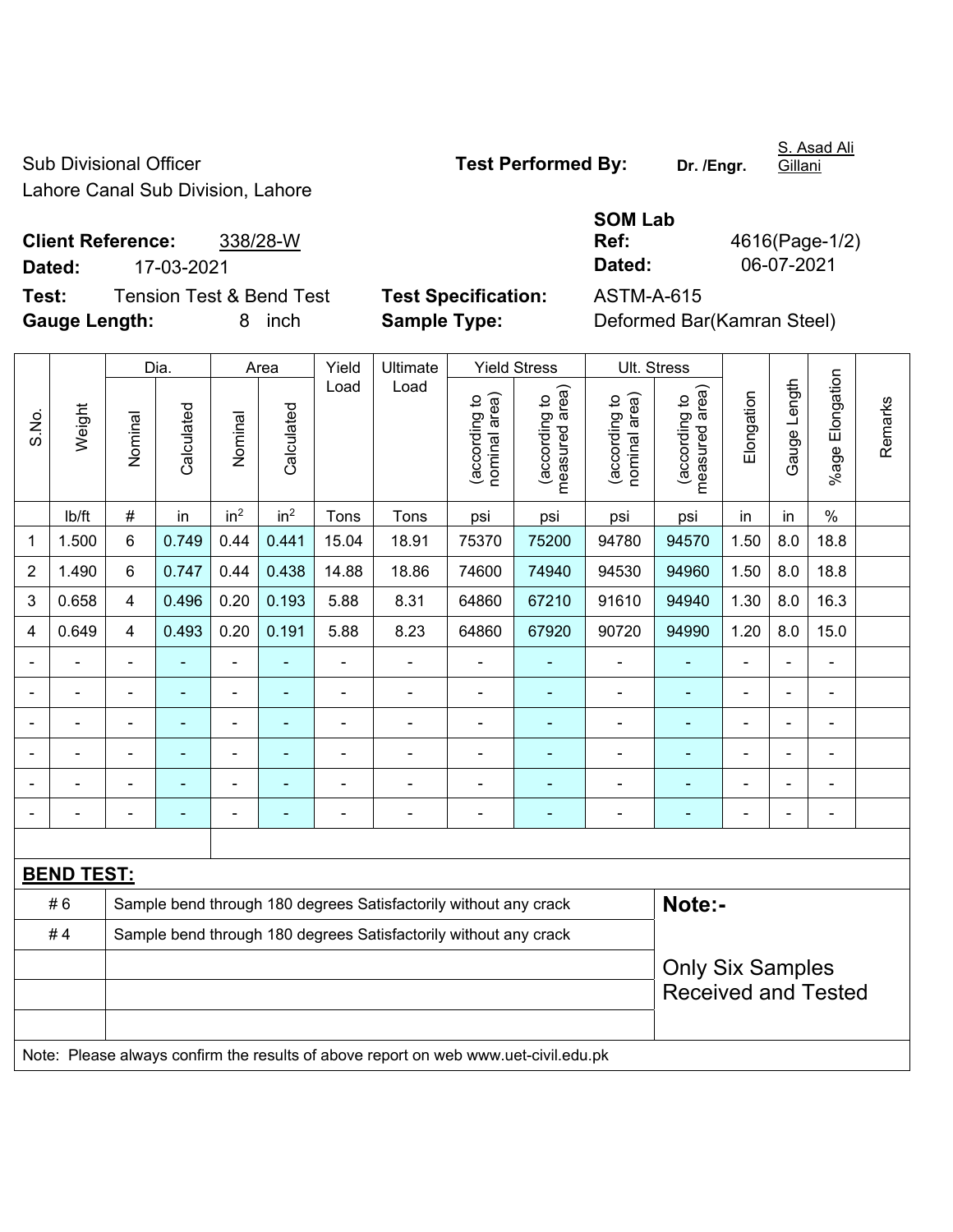Sub Divisional Officer **Test Performed By:** Dr. /Engr. Lahore Canal Sub Division, Lahore

S. Asad Ali **Gillani** 

**Client Reference:** 333/28-W **Dated:** 15-03-2021 **Dated:** 06-07-2021 **Test:** Tension Test & Bend Test **Test Specification:** ASTM-A-615

S.No.

Weight

Nominal

Nominal

**Gauge Length:** 8 inch **Sample Type:** Deformed Bar(Model Steel)

**SOM Lab Ref:** 4616(Page-2/2)

Remarks

Remarks

Dia. | Area | Yield | Ultimate | Yield Stress | Ult. Stress %age Elongation %age Elongation Gauge Length Load Load Gauge Length (according to<br>measured area) measured area) measured area) (according to<br>nominal area) (according to<br>nominal area) (according to<br>measured area) nominal area) nominal area) Elongation Elongation (according to (according to (according to (according to **Calculated Calculated** Calculated Calculated Nominal Nominal | lb/ft | # | in | in<sup>2</sup> | in<sup>2</sup> | Tons | Tons | psi | psi | psi | psi | in | in | % 1 | 1.475 | 6 | 0.743 | 0.44 | 0.433 | 13.78 | 19.59 | 69080 | 70200 | 98210 | 99790 | 1.40 | 8.0 | 17.5 2 | 1.475 | 6 | 0.743 | 0.44 | 0.433 | 13.71 | 19.57 | 68730 | 69840 | 98100 | 99690 | 1.50 | 8.0 | 18.8 3 | 0.666 | 4 | 0.500 | 0.20 | 0.196 | 6.37 | 8.38 | 70260 | 71690 | 92400 | 94290 | 1.30 | 8.0 | 16.3 4 | 0.662 | 4 | 0.498 | 0.20 | 0.195 | 6.39 | 8.41 | 70480 | 72290 | 92740 | 95120 | 1.20 | 8.0 | 15.0 - - - - - - - - - - - - - - - - - - - - - - - - - - - - - - - - - - - - - - - - - - - - -

| <b>BEND TEST:</b> |                                                                                     |                            |
|-------------------|-------------------------------------------------------------------------------------|----------------------------|
| # 6               | Sample bend through 180 degrees Satisfactorily without any crack                    | Note:-                     |
| #4                | Sample bend through 180 degrees Satisfactorily without any crack                    |                            |
|                   |                                                                                     | <b>Only Six Samples</b>    |
|                   |                                                                                     | <b>Received and Tested</b> |
|                   |                                                                                     |                            |
|                   | Note: Please always confirm the results of above report on web www.uet-civil.edu.pk |                            |

- - - - - - - - - - - - - - - - - - - - - - - - - - - - - - - - - - - - - - - - - - - - -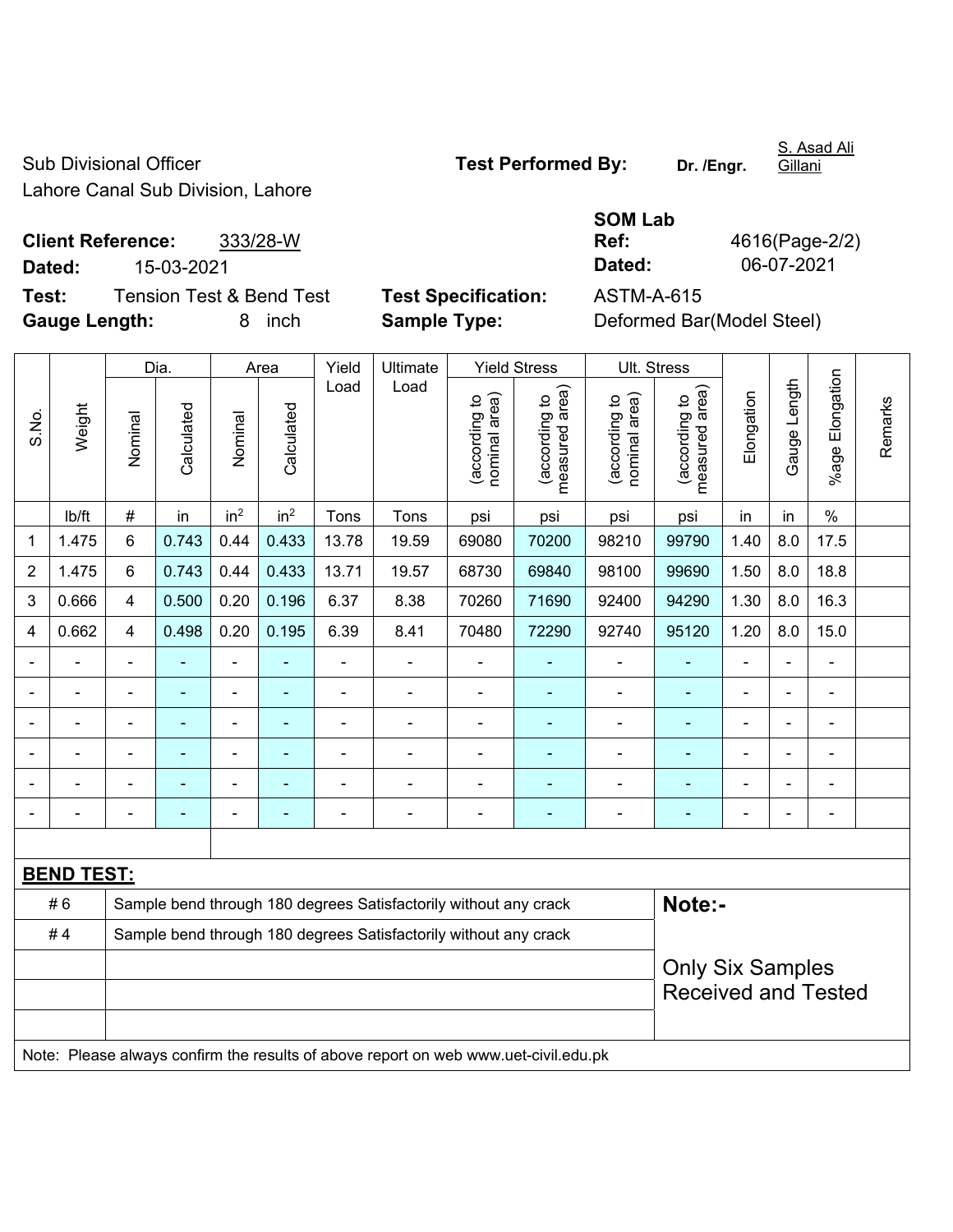Muhammad Hammad Sami **Test Performed By:** Dr. /Engr.

Salman Developers, Lahore ( Grand Square Mall)

|  | <b>Client Reference:</b> | nil |
|--|--------------------------|-----|
|--|--------------------------|-----|

**Dated:** 02-07-2021 **Dated:** 06-07-2021

**Test:** Tension Test & Bend Test **Test Specification: Gauge Length:** 8 inch **Sample Type:** Deformed Bar

|                       |  | 1 GSL 1 |  |
|-----------------------|--|---------|--|
| $O_{\text{max}}$ Mall |  |         |  |

| <b>SOM Lab</b>    |                |
|-------------------|----------------|
| Ref:              | 4617(Page-1/1) |
| Dated:            | 06-07-2021     |
| <b>ASTM-A-615</b> |                |
| Deformed Rar      |                |

|       |                   |                | Dia.                                                             |                 | Area            | Yield | Ultimate                                                                            |                                | <b>Yield Stress</b>                         |                                | Ult. Stress                     |            |              |                      |         |
|-------|-------------------|----------------|------------------------------------------------------------------|-----------------|-----------------|-------|-------------------------------------------------------------------------------------|--------------------------------|---------------------------------------------|--------------------------------|---------------------------------|------------|--------------|----------------------|---------|
| S.No. | Weight            | Nominal        | Calculated                                                       | Nominal         | Calculated      | Load  | Load                                                                                | nominal area)<br>(according to | (according to<br>measured area)<br>measured | nominal area)<br>(according to | (according to<br>measured area) | Elongation | Gauge Length | Elongation<br>%age l | Remarks |
|       | lb/ft             | $\#$           | in                                                               | in <sup>2</sup> | in <sup>2</sup> | Tons  | Tons                                                                                | psi                            | psi                                         | psi                            | psi                             | in         | in           | $\%$                 |         |
| 1     | 2.608             | 8              | 0.988                                                            | 0.79            | 0.766           | 29.46 | 37.21                                                                               | 82250                          | 84820                                       | 103870                         | 107130                          | 1.00       | 8.0          | 12.5                 |         |
| 2     | 2.569             | 8              | 0.980                                                            | 0.79            | 0.755           | 26.17 | 33.56                                                                               | 73050                          | 76440                                       | 93680                          | 98030                           | 1.10       | 8.0          | 13.8                 |         |
| 3     | 1.439             | 6              | 0.734                                                            | 0.44            | 0.423           | 15.39 | 19.88                                                                               | 77160                          | 80260                                       | 99640                          | 103640                          | 1.20       | 8.0          | 15.0                 |         |
| 4     | 1.442             | 6              | 0.735                                                            | 0.44            | 0.424           | 14.29 | 19.37                                                                               | 71640                          | 74340                                       | 97080                          | 100740                          | 1.00       | 8.0          | 12.5                 |         |
| 5     | 0.642             | $\overline{4}$ | 0.491                                                            | 0.20            | 0.189           | 6.27  | 8.21                                                                                | 69130                          | 73160                                       | 90490                          | 95760                           | 1.00       | 8.0          | 12.5                 |         |
| 6     | 0.643             | $\overline{4}$ | 0.491                                                            | 0.20            | 0.189           | 6.37  | 8.56                                                                                | 70260                          | 74350                                       | 94420                          | 99920                           | 1.00       | 8.0          | 12.5                 |         |
|       |                   | $\blacksquare$ | ÷,                                                               | ä,              |                 | L,    | ä,                                                                                  | L,                             |                                             | $\blacksquare$                 | ä,                              | ä,         |              | $\blacksquare$       |         |
|       |                   |                | ÷                                                                | Ē,              |                 | ä,    |                                                                                     | ÷                              |                                             |                                |                                 |            |              | $\blacksquare$       |         |
|       |                   |                |                                                                  | ÷               |                 |       |                                                                                     |                                |                                             |                                |                                 |            |              |                      |         |
|       |                   |                |                                                                  |                 |                 |       |                                                                                     |                                |                                             |                                |                                 |            |              |                      |         |
|       |                   |                |                                                                  |                 |                 |       |                                                                                     |                                |                                             |                                |                                 |            |              |                      |         |
|       | <b>BEND TEST:</b> |                |                                                                  |                 |                 |       |                                                                                     |                                |                                             |                                |                                 |            |              |                      |         |
|       | # 8               |                |                                                                  |                 |                 |       | Sample bend through 180 degrees Satisfactorily without any crack                    |                                |                                             |                                | Note:-                          |            |              |                      |         |
|       | #6                |                |                                                                  |                 |                 |       | Sample bend through 180 degrees Satisfactorily without any crack                    |                                |                                             |                                |                                 |            |              |                      |         |
|       | #4                |                | Sample bend through 180 degrees Satisfactorily without any crack |                 |                 |       | <b>Only Nine Samples</b>                                                            |                                |                                             |                                |                                 |            |              |                      |         |
|       |                   |                |                                                                  |                 |                 |       |                                                                                     |                                |                                             |                                | <b>Received and Tested</b>      |            |              |                      |         |
|       |                   |                |                                                                  |                 |                 |       |                                                                                     |                                |                                             |                                |                                 |            |              |                      |         |
|       |                   |                |                                                                  |                 |                 |       | Note: Please always confirm the results of above report on web www.uet-civil.edu.pk |                                |                                             |                                |                                 |            |              |                      |         |

S. Asad Ali Gillani